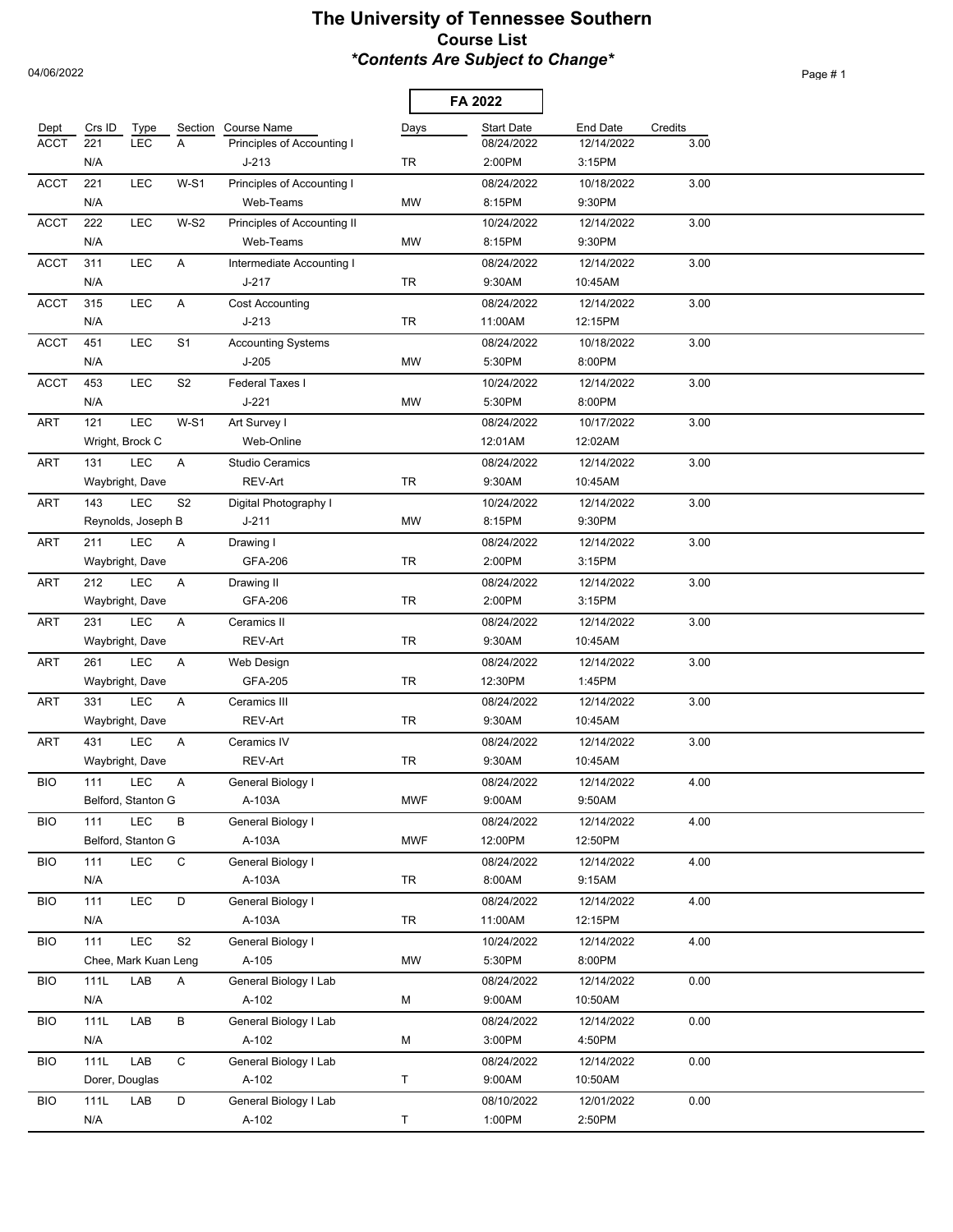| 04/06/2022 |                      |            |                           |                                           |            | <b>Course List</b> |                 |         | Page #2 |
|------------|----------------------|------------|---------------------------|-------------------------------------------|------------|--------------------|-----------------|---------|---------|
|            |                      |            |                           |                                           |            | FA 2022            |                 |         |         |
| Dept       | Crs ID               | Type       | Section                   | <b>Course Name</b>                        | Days       | <b>Start Date</b>  | <b>End Date</b> | Credits |         |
| <b>BIO</b> | 111L                 | LAB        | E                         | General Biology I Lab                     |            | 08/24/2022         | 12/14/2022      | 0.00    |         |
|            | N/A                  |            |                           | A-102                                     | т          | 3:30PM             | 5:20PM          |         |         |
| <b>BIO</b> | 111L                 | LAB        | F.                        | General Biology I Lab                     |            | 08/24/2022         | 12/14/2022      | 0.00    |         |
|            | N/A                  |            |                           | A-102                                     | F          | 9:00AM             | 10:50AM         |         |         |
| <b>BIO</b> | 111L                 | LAB        | G                         | General Biology I Lab                     |            | 08/24/2022         | 12/14/2022      | 0.00    |         |
|            | N/A                  |            |                           | A-102                                     | F          | 1:00PM             | 2:50PM          |         |         |
| <b>BIO</b> | 111L                 | LAB        | $\mathbf{I}$              | General Biology I Lab                     |            | 08/24/2022         | 12/14/2022      | 0.00    |         |
|            | N/A                  |            |                           | A-102                                     | F          | 3:00PM             | 4:50PM          |         |         |
| <b>BIO</b> | 111L                 | LAB        | S2                        | General Biology I Lab                     |            | 10/24/2022         | 12/14/2022      | 0.00    |         |
|            | N/A                  |            |                           | A-102                                     | т          | 5:30PM             | 8:00PM          |         |         |
| <b>BIO</b> | 112                  | <b>LEC</b> | W                         | General Biology II                        |            | 08/24/2022         | 12/14/2022      | 4.00    |         |
|            | N/A                  |            |                           | Web-Online                                |            | 12:01AM            | 12:02AM         |         |         |
| <b>BIO</b> | 112L                 | LAB        | W                         | General Biology II Lab                    |            | 08/24/2022         | 12/14/2022      | 0.00    |         |
|            | N/A                  |            |                           | Web-Online                                |            | 12:01AM            | 12:02AM         |         |         |
| <b>BIO</b> | 115H                 | LEC        | H                         | General Biology I - Honors                |            | 08/24/2022         | 12/14/2022      | 4.00    |         |
|            | Dorer, Douglas       |            |                           | A-105                                     | <b>MWF</b> | 12:00PM            | 12:50PM         |         |         |
| <b>BIO</b> | 115HL LAB            |            | H                         | General Biology I Lab - Honors            |            | 08/24/2022         | 12/14/2022      | 0.00    |         |
|            | Dorer, Douglas       |            |                           | A-102                                     | W          | 1:00PM             | 2:50PM          |         |         |
| <b>BIO</b> | 115                  | <b>LEC</b> | M                         | General Biology I for Majors              |            | 08/24/2022         | 12/14/2022      | 4.00    |         |
|            | Dorer, Douglas       |            |                           | A-105                                     | <b>MWF</b> | 12:00PM            | 12:50PM         |         |         |
| <b>BIO</b> | 115L                 | LAB        | м                         | General Biology I for Majors Lab          |            | 08/24/2022         | 12/14/2022      | 0.00    |         |
|            | Dorer, Douglas       |            |                           | A-102                                     | м          | 1:00PM             | 2:50PM          |         |         |
| <b>BIO</b> | 201                  | <b>LEC</b> | A                         | Human Anatomy & Physiology I              |            | 08/24/2022         | 12/14/2022      | 4.00    |         |
|            |                      |            | Richardson, Robert Shauel | $J-219$                                   | <b>MWF</b> | 10:00AM            | 10:50AM         |         |         |
| <b>BIO</b> | 201                  | <b>LEC</b> | B                         | Human Anatomy & Physiology I              |            | 08/24/2022         | 12/14/2022      | 4.00    |         |
|            |                      |            | Richardson, Robert Shauel | A-203                                     | TR         | 8:00AM             | 9:15AM          |         |         |
| <b>BIO</b> | 201L                 | LAB        | A                         | Human Anatomy & Physiology I Lab          |            | 08/24/2022         | 12/14/2022      | 0.00    |         |
|            |                      |            | Richardson, Robert Shauel | A-206                                     | М          | 2:00PM             | 4:50PM          |         |         |
|            | 201L                 | LAB        | В                         |                                           |            | 08/24/2022         | 12/14/2022      |         |         |
| <b>BIO</b> |                      |            | Richardson, Robert Shauel | Human Anatomy & Physiology I Lab<br>A-206 | т          | 2:00PM             | 4:50PM          | 0.00    |         |
|            |                      |            |                           |                                           |            |                    |                 |         |         |
| <b>BIO</b> | 201L                 | LAB        | C                         | Human Anatomy & Physiology I Lab<br>A-206 |            | 08/24/2022         | 12/14/2022      | 0.00    |         |
|            |                      |            | Richardson, Robert Shauel |                                           | W          | 2:00PM             | 4:50PM          |         |         |
| <b>BIO</b> | 201L                 | LAB        | D                         | Human Anatomy & Physiology I Lab          |            | 08/24/2022         | 12/14/2022      | 0.00    |         |
|            |                      |            | Richardson, Robert Shauel | A-206                                     | R          | 2:00PM             | 4:50PM          |         |         |
| <b>BIO</b> | 301                  | LEC        | A                         | Genetics                                  |            | 08/24/2022         | 12/14/2022      | 4.00    |         |
|            | Dorer, Douglas       |            |                           | A-105                                     | <b>MWF</b> | 8:00AM             | 8:50AM          |         |         |
| <b>BIO</b> | 301L                 | LAB        | $\mathsf{A}$              | Genetics Lab                              |            | 08/24/2022         | 12/14/2022      | 0.00    |         |
|            | Dorer, Douglas       |            |                           | A-102                                     | R          | 2:00PM             | 4:50PM          |         |         |
| <b>BIO</b> | 341                  | LEC        | A                         | Ecology                                   |            | 08/24/2022         | 12/14/2022      | 4.00    |         |
|            | Belford, Stanton G   |            |                           | A-105                                     | <b>MWF</b> | 10:00AM            | 10:50AM         |         |         |
| <b>BIO</b> | 341L                 | LAB        | A                         | Ecology Lab                               |            | 08/24/2022         | 12/14/2022      | 0.00    |         |
|            | Belford, Stanton G   |            |                           | A-204                                     | Τ          | 2:00PM             | 4:50PM          |         |         |
| <b>BIO</b> | 361                  | LEC        | A                         | <b>Biology of Microorganisms</b>          |            | 08/24/2022         | 12/14/2022      | 4.00    |         |
|            | Chee, Mark Kuan Leng |            |                           | A-105                                     | <b>MWF</b> | 1:00PM             | 1:50PM          |         |         |
| <b>BIO</b> | 361L                 | LAB        | A                         | Biology of Microorganisms Lab             |            | 08/24/2022         | 12/14/2022      | 0.00    |         |
|            | Chee, Mark Kuan Leng |            |                           | A-104                                     | W          | 2:00PM             | 4:50PM          |         |         |
| <b>BIO</b> | 426                  | <b>LEC</b> | A                         | Vertebrate Development                    |            | 08/24/2022         | 12/14/2022      | 4.00    |         |
|            | Hanes, Shanna        |            |                           | $J-207$                                   | <b>MWF</b> | 12:00PM            | 12:50PM         |         |         |
| <b>BIO</b> | 426L                 | LAB        | A                         | Vertebrate Development Lab                |            | 08/24/2022         | 12/14/2022      | 0.00    |         |
|            | Hanes, Shanna        |            |                           | A-104                                     | М          | 2:00PM             | 4:50PM          |         |         |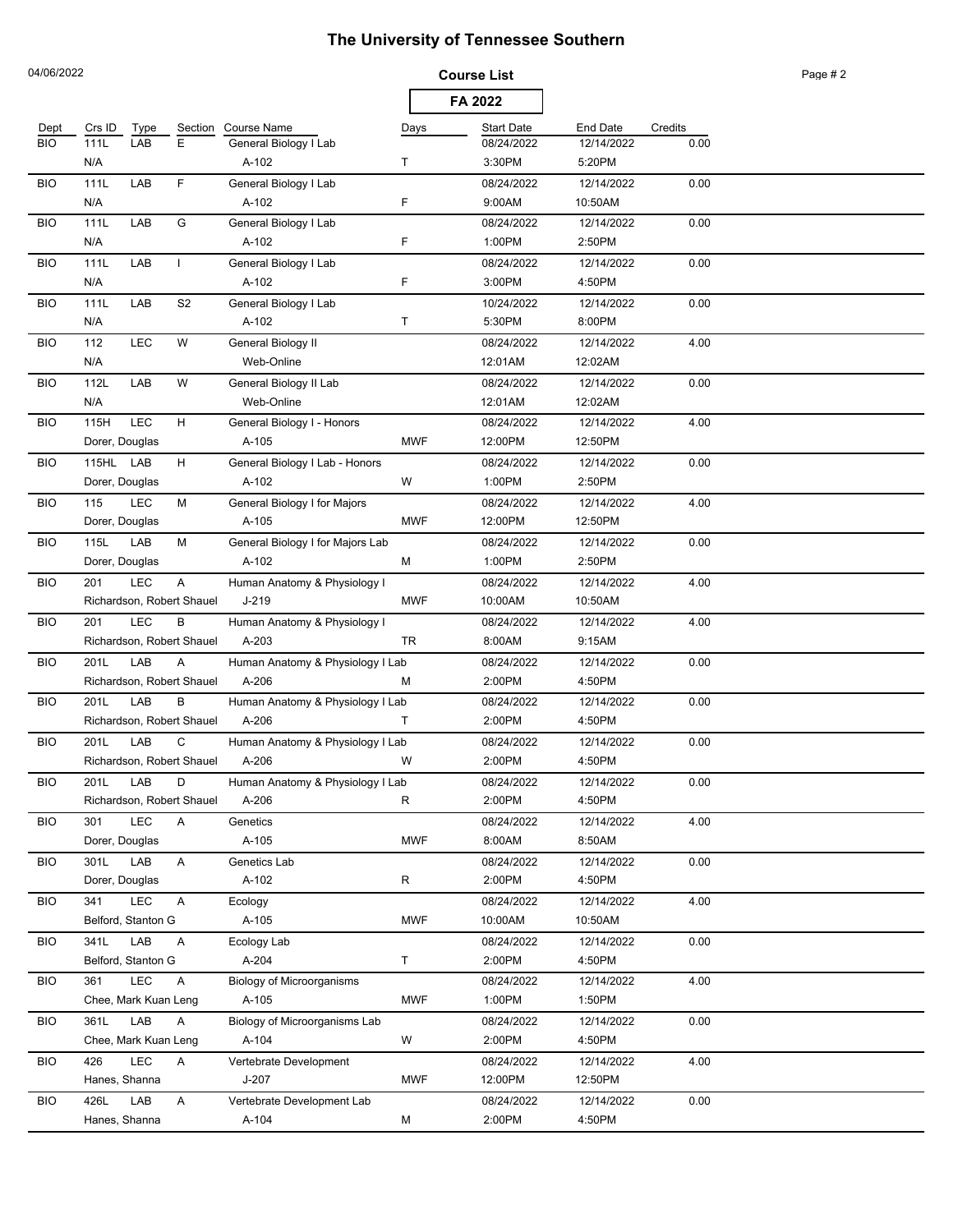|            | 04/06/2022                 |            |                |                                                         | <b>Course List</b> |                   |                 |         | Page #3 |
|------------|----------------------------|------------|----------------|---------------------------------------------------------|--------------------|-------------------|-----------------|---------|---------|
|            |                            |            |                |                                                         | FA 2022            |                   |                 |         |         |
| Dept       | Crs ID                     | Type       | Section        | Course Name                                             | Days               | <b>Start Date</b> | <b>End Date</b> | Credits |         |
| <b>BIO</b> | 444                        | <b>LEC</b> | A              | Independent Research                                    |                    | 08/24/2022        | 12/14/2022      | 3.00    |         |
|            | N/A                        |            |                | N/A                                                     | N/A                | N/A               | N/A             |         |         |
| <b>BIO</b> | 498                        | LEC        | Α              | Biology Internship                                      |                    | 08/24/2022        | 12/14/2022      | 1.00    |         |
|            | N/A                        |            |                | N/A                                                     | N/A                | N/A               | N/A             |         |         |
| <b>BUS</b> | 101                        | <b>LEC</b> | Α              | Introduction to Business                                |                    | 08/24/2022        | 12/14/2022      | 3.00    |         |
|            | Ford, Pat                  |            |                | $J - 211$                                               | TR                 | 8:00AM            | 9:15AM          |         |         |
| <b>BUS</b> | 101                        | <b>LEC</b> | В              | Introduction to Business                                |                    | 08/24/2022        | 12/14/2022      | 3.00    |         |
|            | Ford, Pat                  |            |                | $J - 211$                                               | TR                 | 9:30AM            | 10:45AM         |         |         |
| <b>BUS</b> | 101                        | <b>LEC</b> | C              | Introduction to Business                                |                    | 08/24/2022        | 12/14/2022      | 3.00    |         |
|            | Killen, Albert             |            |                | J-207                                                   | TR                 | 12:30PM           | 1:45PM          |         |         |
| <b>BUS</b> | 201                        | <b>LEC</b> | W              | Principles of Economics I (Macro)                       |                    | 08/24/2022        | 12/14/2022      | 3.00    |         |
|            | Brown, Gregory A           |            |                | Web-Teams                                               | <b>MWF</b>         | 12:00PM           | 12:50PM         |         |         |
| <b>BUS</b> | 201                        | LEC        | $W-S2$         | Principles of Economics I (Macro)                       |                    | 10/24/2022        | 12/14/2022      | 3.00    |         |
|            | Brown, Gregory A           |            |                | Web-Teams                                               | <b>MW</b>          | 5:30PM            | 8:00PM          |         |         |
| <b>BUS</b> | 202                        | LEC        | W              | Principles of Economics II (Micro)                      |                    | 08/24/2022        | 12/14/2022      | 3.00    |         |
|            | Brown, Gregory A           |            |                | Web-Teams                                               | <b>MWF</b>         | 1:00PM            | 1:50PM          |         |         |
| <b>BUS</b> | 202                        | <b>LEC</b> | $W-S1$         | Principles of Economics II (Micro)                      |                    | 08/24/2022        | 10/18/2022      | 3.00    |         |
|            | Brown, Gregory A           |            |                | Web-Teams                                               | MW                 | 5:30PM            | 8:00PM          |         |         |
| <b>BUS</b> | 300                        | LEC        | Α              | <b>Business Analytics</b>                               |                    | 08/24/2022        | 12/14/2022      | 3.00    |         |
|            | Thomas, Cheri R            |            |                | A-103A                                                  | TR                 | 2:00PM            | 3:15PM          |         |         |
| <b>BUS</b> | 302                        | LEC        | S <sub>1</sub> | Managerial Finance                                      |                    | 08/24/2022        | 10/18/2022      | 3.00    |         |
|            | Thomas, Cheri R            |            |                | J-225                                                   | MW                 | 5:30PM            | 8:00PM          |         |         |
| <b>BUS</b> | 306                        | <b>LEC</b> | S <sub>2</sub> | <b>Principles of Marketing</b>                          |                    | 10/24/2022        | 12/14/2022      | 3.00    |         |
|            | Jones, Lorie P             |            |                | J-221                                                   | MW                 | 8:15PM            | 9:30PM          |         |         |
| <b>BUS</b> | 320                        | <b>LEC</b> | A              | Management of Information Systems                       |                    | 08/24/2022        | 12/14/2022      | 3.00    |         |
|            | Nkulu Kipanga Yantambo,    |            |                | $J-203$                                                 | MW                 | 11:00AM           | 11:50AM         |         |         |
|            | Cedrick                    |            |                |                                                         |                    |                   |                 |         |         |
| <b>BUS</b> | 321                        | LEC        | A              | <b>Managerial Accounting</b>                            |                    | 08/24/2022        | 12/14/2022      | 3.00    |         |
|            | Killen, Albert             |            |                | J-207                                                   | <b>MWF</b>         | 8:00AM            | 8:50AM          |         |         |
| <b>BUS</b> | 330                        | LEC        | W-A            | Principles of Management                                |                    | 08/24/2022        | 12/14/2022      | 3.00    |         |
|            | McAdoo, Justice            |            |                | Web-Teams                                               | <b>MWF</b>         | 2:00PM            | 2:50PM          |         |         |
| <b>BUS</b> | 330                        | LEC        | W-B            | Principles of Management                                |                    | 08/24/2022        | 12/14/2022      | 3.00    |         |
|            | McAdoo, Justice            |            |                | Web-Teams                                               | <b>MWF</b>         | 1:00PM            | 1:50PM          |         |         |
| <b>BUS</b> | 340                        | <b>LEC</b> | A              | <b>Business Ethics</b>                                  |                    | 08/24/2022        | 12/14/2022      | 3.00    |         |
|            | Greene, James I            |            |                | $J-213$                                                 | <b>MWF</b>         | 1:00PM            | 1:50PM          |         |         |
| <b>BUS</b> | 340                        | LEC        | В              | <b>Business Ethics</b>                                  |                    | 08/24/2022        | 12/14/2022      | 3.00    |         |
|            | Greene, James I            |            |                | $J - 211$                                               | <b>MWF</b>         | 2:00PM            | 2:50PM          |         |         |
| <b>BUS</b> | 350                        | <b>LEC</b> | A              | <b>Business Law</b>                                     |                    | 08/24/2022        | 12/14/2022      | 3.00    |         |
|            | Williams, John Christopher |            |                | $J - 211$                                               | TR                 | 3:30PM            | 4:45PM          |         |         |
| <b>BUS</b> | 350                        | <b>LEC</b> | В              | <b>Business Law</b>                                     |                    | 08/24/2022        | 12/14/2022      | 3.00    |         |
|            | Williams, John Christopher |            |                | J-211                                                   | TR                 | 5:00PM            | 6:15PM          |         |         |
| <b>BUS</b> | 405                        | <b>LEC</b> | A              | Leadership                                              |                    | 08/24/2022        | 12/14/2022      | 3.00    |         |
|            | Jones, Lorie P             |            |                | J-221                                                   | <b>MWF</b>         | 10:00AM           | 10:50AM         |         |         |
| <b>BUS</b> | 426                        | <b>LEC</b> | A              | Entrepreneurship & Small Business Management 08/24/2022 |                    |                   | 12/14/2022      | 3.00    |         |
|            | Greene, James I            |            |                | J-221                                                   | TR                 | 8:00AM            | 9:15AM          |         |         |
| <b>BUS</b> | 430                        | LEC        | A              | <b>Production Management</b>                            |                    | 08/24/2022        | 12/14/2022      | 3.00    |         |
|            | Jones, Lorie P             |            |                | J-221                                                   | <b>MWF</b>         | 9:00AM            | 9:50AM          |         |         |
| <b>BUS</b> | 432                        | LEC        | W              | Human Resources Management                              |                    | 08/24/2022        | 12/14/2022      | 3.00    |         |
|            | McAdoo, Justice            |            |                | Web-Teams                                               | <b>MWF</b>         | 3:00PM            | 3:50PM          |         |         |
| <b>BUS</b> | 440                        | LEC        | A              | <b>International Business</b>                           |                    | 08/24/2022        | 12/14/2022      | 3.00    |         |
|            | Greene, James I            |            |                | $J-221$                                                 | <b>MWF</b>         | 12:00PM           | 12:50PM         |         |         |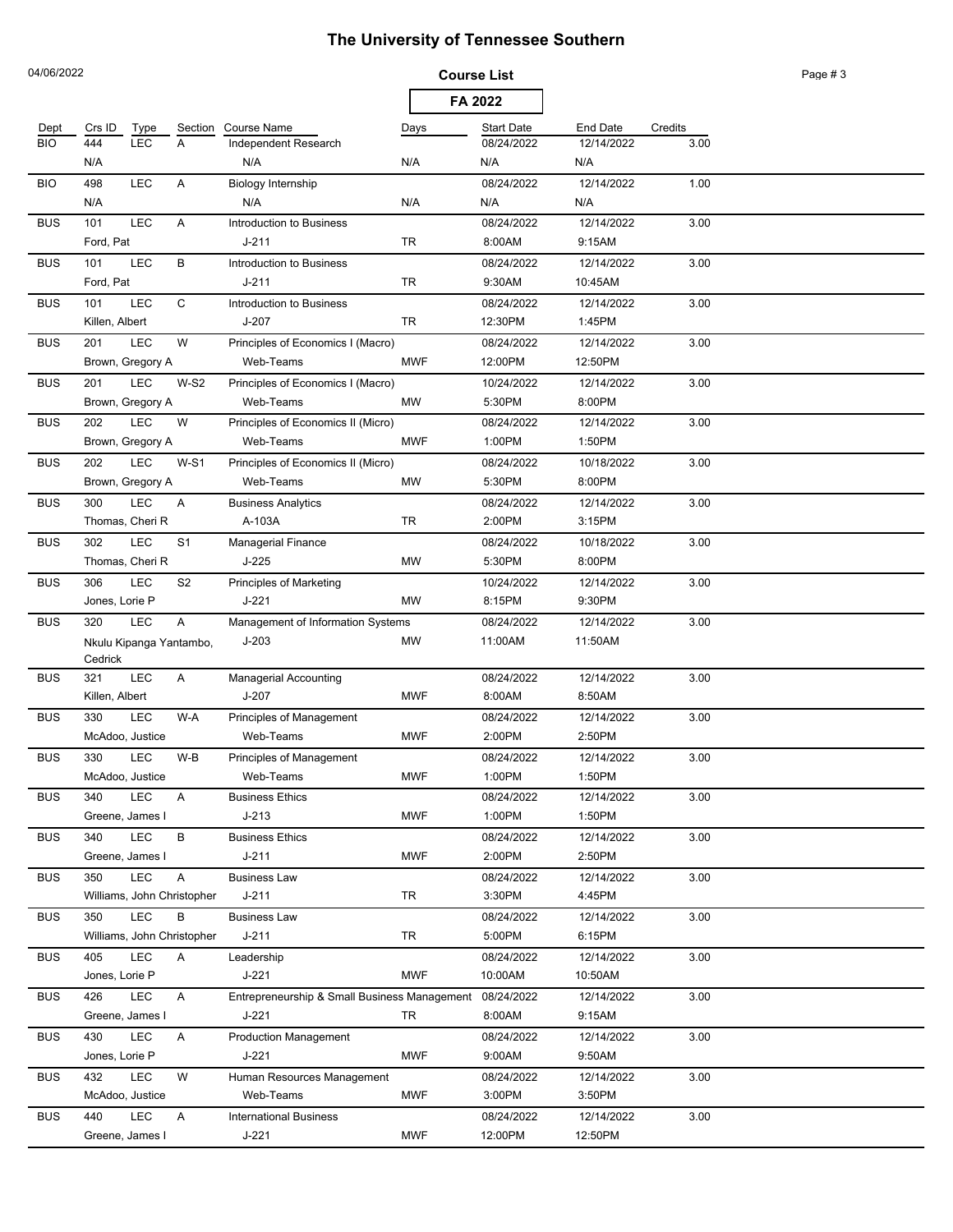|            | 04/06/2022             |            |                |                                              | <b>Course List</b> |                   |            |         | Page #4 |
|------------|------------------------|------------|----------------|----------------------------------------------|--------------------|-------------------|------------|---------|---------|
|            |                        |            |                |                                              |                    | FA 2022           |            |         |         |
| Dept       | Crs ID                 | Type       | Section        | <b>Course Name</b>                           | Days               | <b>Start Date</b> | End Date   | Credits |         |
| <b>BUS</b> | 490                    | <b>LEC</b> | Α              | <b>Strategic Management</b>                  |                    | 08/24/2022        | 12/14/2022 | 3.00    |         |
|            | Killen, Albert         |            |                | $J-221$                                      | TR                 | 11:00AM           | 12:15PM    |         |         |
| <b>BUS</b> | 498                    | LEC        | A              | <b>Business Internship</b>                   |                    | 08/24/2022        | 12/14/2022 | 3.00    |         |
|            | Ford, Pat              |            |                | N/A                                          | N\A                | N/A               | N/A        |         |         |
| <b>BUS</b> | 502                    | <b>LEC</b> | Α              | Supervision                                  |                    | 08/24/2022        | 12/14/2022 | 1.00    |         |
|            | N/A                    |            |                | A-103A                                       | Τ                  | 7:35PM            | 9:35PM     |         |         |
| <b>BUS</b> | 514                    | <b>LEC</b> | Α              | <b>Marketing Management</b>                  |                    | 08/24/2022        | 12/14/2022 | 3.00    |         |
|            | N/A                    |            |                | A-103A                                       | Τ                  | 5:30PM            | 7:25PM     |         |         |
| <b>BUS</b> | 520                    | LEC        | Α              | Corporate Finance                            |                    | 08/24/2022        | 12/14/2022 | 3.00    |         |
|            | N/A                    |            |                | A-103A                                       | R                  | 7:35PM            | 9:35PM     |         |         |
| <b>BUS</b> | 530                    | LEC        | Α              | <b>Production Operations</b>                 |                    | 08/24/2022        | 12/14/2022 | 3.00    |         |
|            | N/A                    |            |                | A-103A                                       | R                  | 5:30PM            | 7:25PM     |         |         |
| CHE        | 111                    | LEC        | Α              | General Chemistry I                          |                    | 08/24/2022        | 12/14/2022 | 4.00    |         |
|            | Cosby, James Tyler     |            |                | A-203                                        | <b>MWF</b>         | 9:00AM            | 9:50AM     |         |         |
| CHE        | 111                    | LEC        | B              | General Chemistry I                          |                    | 08/24/2022        | 12/14/2022 | 4.00    |         |
|            | Watkins, Jason Derrick |            |                | A-203                                        | <b>MWF</b>         | 10:00AM           | 10:50AM    |         |         |
| CHE        | 111L                   | LAB        | A              | <b>General Chemistry I Lab</b>               |                    | 08/24/2022        | 12/14/2022 | 0.00    |         |
|            | Watkins, Jason Derrick |            |                | A-205                                        | T                  | 2:00PM            | 5:00PM     |         |         |
| CHE        | 111L                   | LAB        | В              | General Chemistry I Lab                      |                    | 08/24/2022        | 12/14/2022 | 0.00    |         |
|            | Watkins, Jason Derrick |            |                | A-205                                        | W                  | 2:00PM            | 5:00PM     |         |         |
| CHE        | 111L                   | LAB        | C              | General Chemistry I Lab                      |                    | 08/24/2022        | 12/14/2022 | 0.00    |         |
|            | Watkins, Jason Derrick |            |                | A-205                                        | R                  | 2:00PM            | 5:00PM     |         |         |
| CHE        | 211                    | LEC        | Α              | Organic Chemistry I                          |                    | 08/24/2022        | 12/14/2022 | 4.00    |         |
|            | Watkins, Jason Derrick |            |                | A-203                                        | <b>MWF</b>         | 12:00PM           | 12:50PM    |         |         |
| CHE        | 211L                   | LAB        | Α              | Organic Chemistry I Lab                      |                    | 08/24/2022        | 12/14/2022 | 0.00    |         |
|            | Cosby, James Tyler     |            |                | A-207                                        | W                  | 2:00PM            | 5:00PM     |         |         |
| <b>CHE</b> | 211L                   | LAB        | B              | Organic Chemistry I Lab                      |                    | 08/24/2022        | 12/14/2022 | 0.00    |         |
|            | Cosby, James Tyler     |            |                | A-207                                        | R                  | 2:00PM            | 5:00PM     |         |         |
| CHE        | 311                    | LEC        | A              | <b>Analytical Chemistry</b>                  |                    | 08/24/2022        | 12/14/2022 | 4.00    |         |
|            | Cosby, James Tyler     |            |                | A-105                                        | TR                 | 8:00AM            | 9:15AM     |         |         |
| <b>CHE</b> | 311L                   | LAB        | Α              | <b>Analytical Chemistry Lab</b>              |                    | 08/24/2022        | 12/14/2022 | 0.00    |         |
|            | Cosby, James Tyler     |            |                | A-205                                        | M                  | 2:00PM            | 5:00PM     |         |         |
| <b>CHE</b> | 411                    | <b>LEC</b> | A              | Biochemistry                                 |                    | 08/24/2022        | 12/14/2022 | 3.00    |         |
|            | Chee, Mark Kuan Leng   |            |                | A-105                                        | TR                 | 12:30PM           | 1:45PM     |         |         |
| <b>CHE</b> | 490                    | LEC        | A              | Senior Research Capstone                     |                    | 08/24/2022        | 12/14/2022 | 3.00    |         |
|            | Watkins, Jason Derrick |            |                | N/A                                          | <b>N\A</b>         | N/A               | N/A        |         |         |
| CHE        | 491                    | LEC        | A              | Senior Prospectus Capstone                   |                    | 08/24/2022        | 12/14/2022 | 1.00    |         |
|            | Watkins, Jason Derrick |            |                | N/A                                          | <b>N\A</b>         | N/A               | N/A        |         |         |
| CJ         | 101                    | LEC        | A              | Introduction to Criminal Justice             |                    | 08/24/2022        | 12/14/2022 | 3.00    |         |
|            | Scherr, Daniel L       |            |                | J-229                                        | TR                 | 12:30PM           | 1:45PM     |         |         |
| CJ         | 201                    | <b>LEC</b> | A              | Law Enforcement                              |                    | 08/24/2022        | 12/14/2022 | 3.00    |         |
|            | Mottola, Anthony A     |            |                | J-207                                        | <b>MWF</b>         | 1:00PM            | 1:50PM     |         |         |
| CJ         | 220                    | <b>LEC</b> | S <sub>2</sub> | Corrections                                  |                    | 10/24/2022        | 12/14/2022 | 3.00    |         |
|            | N/A                    |            |                | J-Auditorium                                 | TR                 | 6:00PM            | 8:30PM     |         |         |
| CJ         | 305                    | LEC        | Α              | <b>Criminal Investigations</b>               |                    | 08/24/2022        | 12/14/2022 | 3.00    |         |
|            | Schoeberl, Richard     |            |                | J-Auditorium                                 | <b>MWF</b>         | 8:00AM            | 8:50AM     |         |         |
| CJ         | 360                    | LEC        | Α              | Drugs, Alcohol and Organized Crime           |                    | 08/24/2022        | 12/14/2022 | 3.00    |         |
|            | Mottola, Anthony A     |            |                | $J-217$                                      | <b>MWF</b>         | 12:00PM           | 12:50PM    |         |         |
| CJ         | 440                    | LEC        | Α              | Management of Criminal Justice Organizations |                    | 08/24/2022        | 12/14/2022 | 3.00    |         |
|            | Scherr, Daniel L       |            |                | J-229                                        | TR                 | 9:30AM            | 10:45AM    |         |         |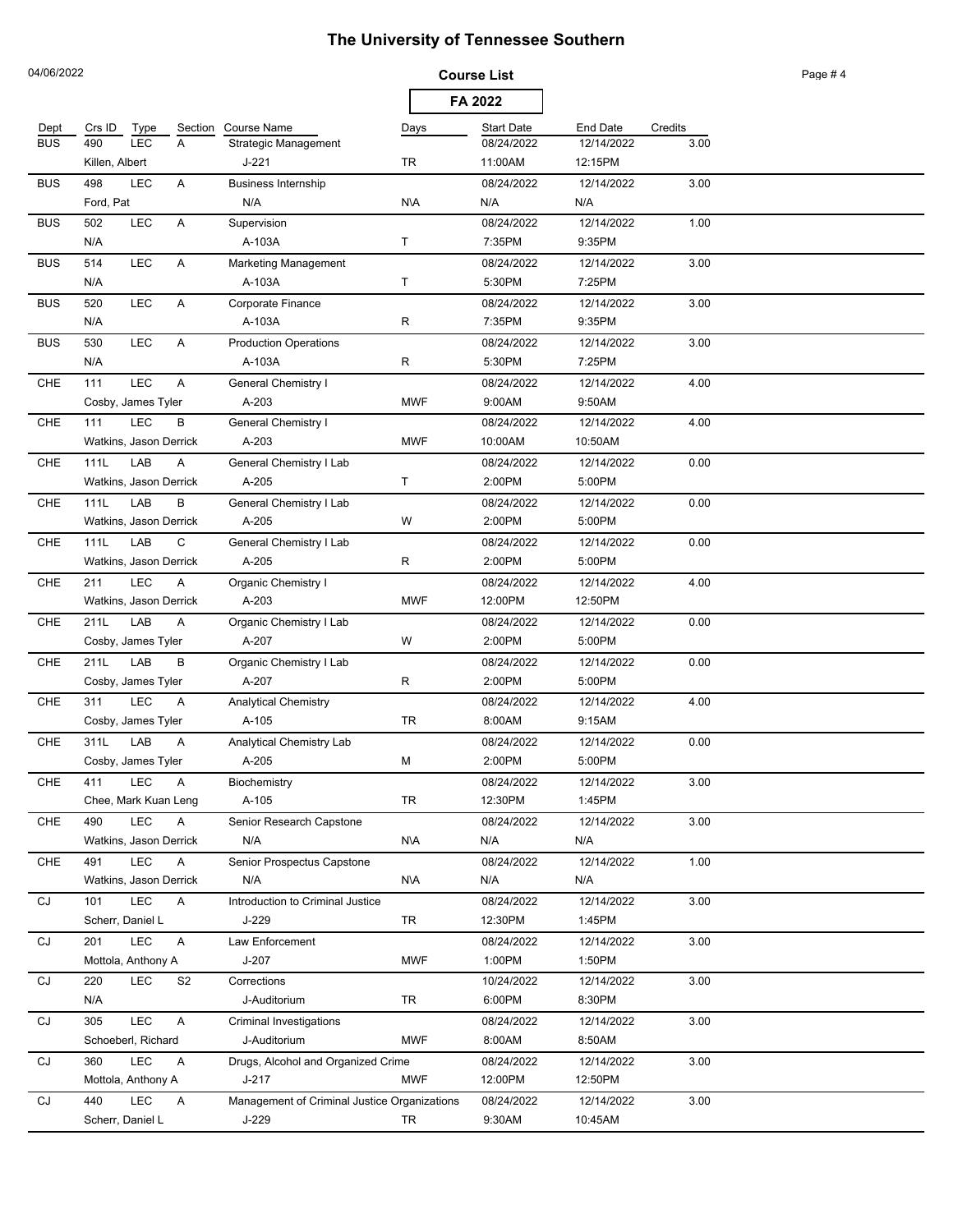| 04/06/2022 |                         |            |                |                                                                       |            | <b>Course List</b>   |                      |         | Page #5 |
|------------|-------------------------|------------|----------------|-----------------------------------------------------------------------|------------|----------------------|----------------------|---------|---------|
|            |                         |            |                |                                                                       |            | FA 2022              |                      |         |         |
| Dept       | Crs ID                  | Type       | Section        | <b>Course Name</b>                                                    | Days       | <b>Start Date</b>    | <b>End Date</b>      | Credits |         |
| CJ.        | 501                     | <b>LEC</b> | $W-S1$         | <b>Criminal Justice Today</b>                                         |            | 08/24/2022           | 10/18/2022           | 3.00    |         |
|            | Schoeberl, Richard      |            |                | Web-Teams                                                             | MW         | 5:30PM               | 8:00PM               |         |         |
| CJ         | 502                     | <b>LEC</b> | $W-S2$         | The Nature of Crime and Criminology                                   |            | 10/24/2022           | 12/14/2022           | 3.00    |         |
|            | Jaeckle, Tina F         |            |                | Web-Teams                                                             | <b>MW</b>  | 8:30PM               | 9:45PM               |         |         |
| CJ         | 503                     | <b>LEC</b> | W              | <b>Criminal Law and Procedure</b>                                     |            | 08/25/2022           | 12/14/2022           | 3.00    |         |
|            | Clark, Anthony L        |            |                | Web-Teams                                                             | <b>TR</b>  | 8:30PM               | 9:45PM               |         |         |
| CJ         | 590<br>Scherr, Daniel L | <b>LEC</b> | $W-S1$         | Capstone: Criminal Justice & Social Justice<br>Web-Teams              | <b>MW</b>  | 08/24/2022<br>5:30PM | 10/18/2022<br>8:00PM | 3.00    |         |
|            |                         | <b>LEC</b> | W              |                                                                       |            |                      |                      |         |         |
| CJ         | 591<br>Jaeckle, Tina F  |            |                | Applied Research Project<br>Web-Teams                                 | TR         | 08/24/2022<br>8:30PM | 12/14/2022<br>9:45PM | 3.00    |         |
| COMM       | 221                     | <b>LEC</b> | A              | Speech Communication                                                  |            | 08/24/2022           | 12/14/2022           | 3.00    |         |
|            | Schafer, Guy            |            |                | J-223                                                                 | <b>MWF</b> | 12:00PM              | 12:50PM              |         |         |
| COMM       | 221                     | <b>LEC</b> | В              | Speech Communication                                                  |            | 08/24/2022           | 12/14/2022           | 3.00    |         |
|            | Schafer, Guy            |            |                | $J-223$                                                               | <b>MWF</b> | 1:00PM               | 1:50PM               |         |         |
| CS         | 110                     | <b>LEC</b> | Α              | Intro to Programming Logic & Design                                   |            | 08/24/2022           | 12/14/2022           | 3.00    |         |
|            | Wakefield, Nan          |            |                | $J-203$                                                               | TR         | 12:30PM              | 1:45PM               |         |         |
| CS         | 200                     | <b>LEC</b> | Α              | <b>Discrete Structures</b>                                            |            | 08/24/2022           | 12/14/2022           | 3.00    |         |
|            | Wakefield, Nan          |            |                | $J-203$                                                               | <b>TR</b>  | 9:30AM               | 10:45AM              |         |         |
| CS         | 310                     | <b>LEC</b> | Α              |                                                                       |            |                      | 12/14/2022           | 3.00    |         |
|            | Wakefield, Nan          |            |                | System Architecture & Assembly Lang Programming8/24/2022<br>$J - 201$ | <b>TR</b>  | 11:00AM              | 12:15PM              |         |         |
| CS         | 330                     | <b>LEC</b> | W              | Networks & Distributed Data Processing                                |            | 08/24/2022           | 12/14/2022           | 3.00    |         |
|            | Asadi, Majid            |            |                | Web-Online                                                            |            | 12:01AM              | 12:02AM              |         |         |
| CS         | 350                     | <b>LEC</b> | W              | Ethics & Professionalism in Computer Programming08/24/2022            |            |                      | 12/14/2022           | 3.00    |         |
|            | Doss, Daniel Adrian     |            |                | Web-Online                                                            |            | 12:01AM              | 12:02AM              |         |         |
| CS         | 360                     | <b>LEC</b> | Α              | Security of Information Systems                                       |            | 08/24/2022           | 12/14/2022           | 3.00    |         |
|            | Doss, Daniel Adrian     |            |                | $J - 201$                                                             | <b>TR</b>  | 12:30PM              | 1:45PM               |         |         |
| CS         | 450                     | <b>LEC</b> | W              | Database Development & Administration                                 |            | 08/24/2022           | 12/14/2022           | 3.00    |         |
|            | Asadi, Majid            |            |                | Web-Online                                                            |            | 12:01AM              | 12:02AM              |         |         |
| CS         | 451                     | LAB        | W              | Database Development & Administration Lab                             |            | 08/24/2022           | 12/14/2022           | 1.00    |         |
|            | Asadi, Majid            |            |                | Web-Online                                                            |            | 12:01AM              | 12:02AM              |         |         |
| <b>DRA</b> | 101                     | <b>LEC</b> | Α              | Acting I                                                              |            | 08/24/2022           | 12/14/2022           | 3.00    |         |
|            | N/A                     |            |                | J-207                                                                 | TR         | 9:30AM               | 10:45AM              |         |         |
| <b>DRA</b> | 131                     | <b>LEC</b> | A              | Drama and the Theater                                                 |            | 08/24/2022           | 12/14/2022           | 3.00    |         |
|            | Rich, Barry C           |            |                | $J-223$                                                               | TR         | 11:00AM              | 12:15PM              |         |         |
| <b>DRA</b> | 234                     | <b>LEC</b> | A              | <b>Theatre Production Practicum</b>                                   |            | 08/24/2022           | 12/14/2022           | 1.00    |         |
|            | Rich, Barry C           |            |                | N/A                                                                   | <b>N\A</b> | N/A                  | N/A                  |         |         |
| <b>DRA</b> | 310                     | <b>LEC</b> | A              | Film & Video Production                                               |            | 08/24/2022           | 12/14/2022           | 3.00    |         |
|            | Schafer, Guy            |            |                | J-221                                                                 | TR         | 12:30PM              | 1:45PM               |         |         |
| EDU        | 101                     | <b>LEC</b> | S <sub>1</sub> | <b>Education as Profession</b>                                        |            | 08/24/2022           | 10/18/2022           | 2.00    |         |
|            | Paul, Catherine Claire  |            |                | $J-225$                                                               | TR         | 4:00PM               | 5:15PM               |         |         |
| EDU        | 101L                    | LAB        | S <sub>1</sub> | Education as a Profession Lab                                         |            | 08/24/2022           | 10/18/2022           | 0.00    |         |
|            | Paul, Catherine Claire  |            |                | $J-225$                                                               | T          | 4:45PM               | 5:15PM               |         |         |
| EDU        | 301                     | <b>LEC</b> | S <sub>1</sub> | Arts in the Curriculum                                                |            | 08/24/2022           | 10/18/2022           | 3.00    |         |
|            | Smith, Tina             |            |                | $J-231$                                                               | TR         | 4:00PM               | 5:15PM               |         |         |
| EDU        | 313                     | <b>LEC</b> | S <sub>1</sub> | Language Literacy                                                     |            | 08/24/2022           | 10/17/2022           | 3.00    |         |
|            | Smith, Tina             |            |                | $J-231$                                                               | <b>MW</b>  | 5:30PM               | 8:00PM               |         |         |
| EDU        | 314                     | <b>LEC</b> | $\mathsf{A}$   | Kindergarten Curriculum & Teaching Methods                            |            | 08/24/2022           | 12/14/2022           | 3.00    |         |
|            | Young, Cynthia W        |            |                | $J - 231$                                                             | MW         | 8:15PM               | 9:30PM               |         |         |
| EDU        | 321                     | <b>LEC</b> | S <sub>1</sub> | PE for Elementary Teachers                                            |            | 08/24/2022           | 10/18/2022           | 2.00    |         |
|            | Farrar, Robin P         |            |                | J-229                                                                 | МW         | 4:00PM               | 5:15PM               |         |         |
|            |                         |            |                |                                                                       |            |                      |                      |         |         |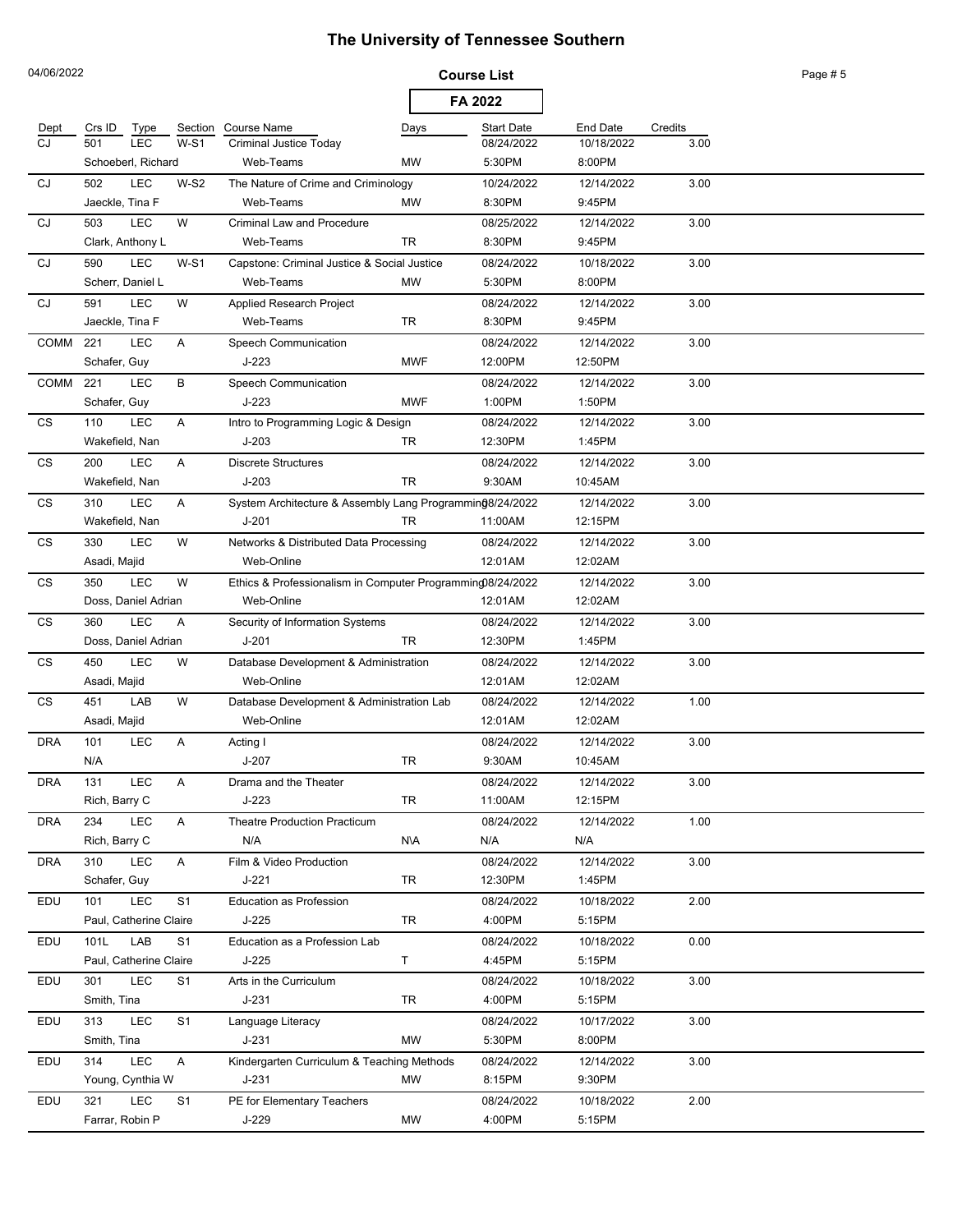| FA 2022<br><b>Start Date</b><br>End Date<br>Credits<br>Crs ID<br>Type<br>Section<br><b>Course Name</b><br>Dept<br>Days<br>LEC<br>EDU<br>331<br>A<br>08/24/2022<br>12/14/2022<br><b>Educational Assessment</b><br>4.00<br>$J-231$<br>1:00PM<br>1:50PM<br>Smith, Tina<br><b>MWF</b><br>LEC<br>S <sub>2</sub><br>EDU<br>342<br>Classroom Management<br>10/24/2022<br>12/14/2022<br>3.00<br>Hanvy, Janet C<br>4:00PM<br>J-227<br>MW<br>5:15PM<br>410<br><b>LEC</b><br>W<br>08/24/2022<br>12/14/2022<br>2.00<br>EDU<br>Technology in Education<br>Web-Online<br>12:01AM<br>12:02AM<br>Johnson, Beth<br>LEC<br>A<br>EDU<br>422<br>08/24/2022<br>12/14/2022<br>3.00<br>Strategies for Teaching K-12 PE<br>TR<br>2:00PM<br>3:15PM<br>Cathey, Robert Michael<br>J-217<br>LEC<br>EDU<br>425<br>Α<br>08/24/2022<br>12/14/2022<br>3.00<br>Strategies for Teaching Grades 6-12<br>J-227<br><b>MW</b><br>3:00PM<br>3:50PM<br>Hanvy, Janet C<br>452<br>EDU<br><b>CLIN</b><br>Α<br>Clinical Practice in Elementary Grades K-5<br>08/24/2022<br>12/14/2022<br>11.00<br>N/A<br><b>N\A</b><br>N/A<br>Smith, Tina<br>N/A<br>EDU<br><b>CLIN</b><br>08/24/2022<br>12/14/2022<br>453<br>A<br>Clinical Practice Seminar, K-5<br>1.00<br>4:30PM<br>7:30PM<br>Monks, Penny L<br>J-227<br>т<br>$J-227$<br>T<br>4:30PM<br>7:30PM<br>Smith, Tina<br>EDU<br><b>CLIN</b><br>456<br>A<br>Clinical Practice in Secondary Grades 6-12<br>08/24/2022<br>12/14/2022<br>11.00<br>N/A<br><b>N\A</b><br>N/A<br>N/A<br>Hanvy, Janet C<br><b>CLIN</b><br>A<br>08/24/2022<br>12/14/2022<br>1.00<br>EDU<br>457<br>Clinical Practice Seminar, 6-12<br>Hanvy, Janet C<br>$J-227$<br>4:30PM<br>7:30PM<br>т<br>T.<br>Monks, Penny L<br>J-227<br>4:30PM<br>7:30PM<br>EDU<br>458<br><b>CLIN</b><br>Α<br>Clinical Practice in PE Grades K-12<br>08/24/2022<br>12/14/2022<br>11.00<br>Cathey, Robert Michael<br>N/A<br>N\A<br>N/A<br>N/A<br>459<br><b>CLIN</b><br>08/24/2022<br>12/14/2022<br>EDU<br>A<br>Clinical Practice Seminar, K-12<br>1.00<br>Monks, Penny L<br>$J-227$<br>т<br>4:30PM<br>7:30PM<br>T<br>$J-227$<br>4:30PM<br>7:30PM<br>Cathey, Robert Michael<br>LEC<br>499<br>12/14/2022<br>EDU<br>Α<br>Selected Topics and Readings in Education<br>08/24/2022<br>1.00<br>N/A<br>Hanvy, Janet C<br>N\A<br>N/A<br>N/A<br>101E<br><b>LEC</b><br><b>ENG</b><br>Α<br>English Comp I Enhanced<br>08/24/2022<br>12/14/2022<br>4.00<br>N/A<br>$J-205$<br><b>MWF</b><br>1:00PM<br>1:50PM<br>LEC<br>В<br><b>ENG</b><br>101E<br>08/24/2022<br>12/14/2022<br>4.00<br>English Comp I Enhanced<br>$J-205$<br>TR<br>12:30PM<br>1:45PM<br>Little, Amy Leigh<br><b>ENG</b><br><b>LEC</b><br>3.00<br>101<br>Α<br>Composition I<br>08/24/2022<br>12/14/2022<br>Garvin, Rebecca T<br>J-207<br><b>MWF</b><br>2:00PM<br>2:50PM<br><b>ENG</b><br>LEC<br>B<br>Composition I<br>3.00<br>101<br>08/24/2022<br>12/14/2022<br>Rich, Barry C<br>$J-227$<br>12:00PM<br>12:50PM<br><b>MWF</b><br><b>ENG</b><br>101<br><b>LEC</b><br>$\mathsf C$<br>Composition I<br>08/25/2022<br>3.00<br>12/14/2022<br>$J-205$<br><b>TR</b><br>Harwell, Brant<br>8:00AM<br>9:15AM<br>LEC<br>D<br><b>ENG</b><br>Composition I<br>08/25/2022<br>12/14/2022<br>3.00<br>101<br>N/A<br>$J-205$<br>TR<br>11:00AM<br>12:15PM<br>LEC<br><b>ENG</b><br>101<br><b>GCHS</b><br>Composition I<br>08/24/2022<br>12/14/2022<br>3.00<br><b>GCHS-Giles County HS</b><br>TR<br>8:00AM<br>9:15AM<br>Little, Amy Leigh<br><b>ENG</b><br>LEC<br><b>RHS</b><br>08/24/2022<br>101<br>Composition I<br>12/14/2022<br>3.00<br>8:00AM<br>Rich, Barry C<br>RichH-381<br>MW<br>9:15AM<br><b>LEC</b><br><b>ENG</b><br>101<br>$W-S1$<br>08/24/2022<br>3.00<br>Composition I<br>10/18/2022<br>Stalions, Eric W<br>Web-Online<br>12:01AM<br>12:02AM<br>101L<br>LAB<br><b>ENG</b><br>A<br>English Comp I Lab<br>08/24/2022<br>12/14/2022<br>0.00<br>Standish, Harli Lynn<br>GFA-205<br>М<br>2:00PM<br>2:50PM<br>LAB<br><b>ENG</b><br>101L<br>B<br>08/24/2022<br>12/14/2022<br>English Comp I Lab<br>0.00<br>Standish, Harli Lynn<br>GFA-205<br>W<br>2:00PM<br>2:50PM<br>LAB<br><b>ENG</b><br>101L<br>C<br>English Comp I Lab<br>08/24/2022<br>12/14/2022<br>0.00<br>Standish, Harli Lynn<br>GFA-205<br>Τ<br>2:00PM<br>2:50PM | 04/06/2022 |  |  | <b>Course List</b> |  | Page #6 |
|--------------------------------------------------------------------------------------------------------------------------------------------------------------------------------------------------------------------------------------------------------------------------------------------------------------------------------------------------------------------------------------------------------------------------------------------------------------------------------------------------------------------------------------------------------------------------------------------------------------------------------------------------------------------------------------------------------------------------------------------------------------------------------------------------------------------------------------------------------------------------------------------------------------------------------------------------------------------------------------------------------------------------------------------------------------------------------------------------------------------------------------------------------------------------------------------------------------------------------------------------------------------------------------------------------------------------------------------------------------------------------------------------------------------------------------------------------------------------------------------------------------------------------------------------------------------------------------------------------------------------------------------------------------------------------------------------------------------------------------------------------------------------------------------------------------------------------------------------------------------------------------------------------------------------------------------------------------------------------------------------------------------------------------------------------------------------------------------------------------------------------------------------------------------------------------------------------------------------------------------------------------------------------------------------------------------------------------------------------------------------------------------------------------------------------------------------------------------------------------------------------------------------------------------------------------------------------------------------------------------------------------------------------------------------------------------------------------------------------------------------------------------------------------------------------------------------------------------------------------------------------------------------------------------------------------------------------------------------------------------------------------------------------------------------------------------------------------------------------------------------------------------------------------------------------------------------------------------------------------------------------------------------------------------------------------------------------------------------------------------------------------------------------------------------------------------------------------------------------------------------------------------------------------------------------------------------------------------------------------------------------------------------------------------------------------------------------------------------------------------------------------------------------------------------------------------------------------------------------------------------------------------------------------------------------------------------------------------------------------------------------------------------------------------------------------------------------------------------------------------------------------------------------------------------------------------------------|------------|--|--|--------------------|--|---------|
|                                                                                                                                                                                                                                                                                                                                                                                                                                                                                                                                                                                                                                                                                                                                                                                                                                                                                                                                                                                                                                                                                                                                                                                                                                                                                                                                                                                                                                                                                                                                                                                                                                                                                                                                                                                                                                                                                                                                                                                                                                                                                                                                                                                                                                                                                                                                                                                                                                                                                                                                                                                                                                                                                                                                                                                                                                                                                                                                                                                                                                                                                                                                                                                                                                                                                                                                                                                                                                                                                                                                                                                                                                                                                                                                                                                                                                                                                                                                                                                                                                                                                                                                                                                                        |            |  |  |                    |  |         |
|                                                                                                                                                                                                                                                                                                                                                                                                                                                                                                                                                                                                                                                                                                                                                                                                                                                                                                                                                                                                                                                                                                                                                                                                                                                                                                                                                                                                                                                                                                                                                                                                                                                                                                                                                                                                                                                                                                                                                                                                                                                                                                                                                                                                                                                                                                                                                                                                                                                                                                                                                                                                                                                                                                                                                                                                                                                                                                                                                                                                                                                                                                                                                                                                                                                                                                                                                                                                                                                                                                                                                                                                                                                                                                                                                                                                                                                                                                                                                                                                                                                                                                                                                                                                        |            |  |  |                    |  |         |
|                                                                                                                                                                                                                                                                                                                                                                                                                                                                                                                                                                                                                                                                                                                                                                                                                                                                                                                                                                                                                                                                                                                                                                                                                                                                                                                                                                                                                                                                                                                                                                                                                                                                                                                                                                                                                                                                                                                                                                                                                                                                                                                                                                                                                                                                                                                                                                                                                                                                                                                                                                                                                                                                                                                                                                                                                                                                                                                                                                                                                                                                                                                                                                                                                                                                                                                                                                                                                                                                                                                                                                                                                                                                                                                                                                                                                                                                                                                                                                                                                                                                                                                                                                                                        |            |  |  |                    |  |         |
|                                                                                                                                                                                                                                                                                                                                                                                                                                                                                                                                                                                                                                                                                                                                                                                                                                                                                                                                                                                                                                                                                                                                                                                                                                                                                                                                                                                                                                                                                                                                                                                                                                                                                                                                                                                                                                                                                                                                                                                                                                                                                                                                                                                                                                                                                                                                                                                                                                                                                                                                                                                                                                                                                                                                                                                                                                                                                                                                                                                                                                                                                                                                                                                                                                                                                                                                                                                                                                                                                                                                                                                                                                                                                                                                                                                                                                                                                                                                                                                                                                                                                                                                                                                                        |            |  |  |                    |  |         |
|                                                                                                                                                                                                                                                                                                                                                                                                                                                                                                                                                                                                                                                                                                                                                                                                                                                                                                                                                                                                                                                                                                                                                                                                                                                                                                                                                                                                                                                                                                                                                                                                                                                                                                                                                                                                                                                                                                                                                                                                                                                                                                                                                                                                                                                                                                                                                                                                                                                                                                                                                                                                                                                                                                                                                                                                                                                                                                                                                                                                                                                                                                                                                                                                                                                                                                                                                                                                                                                                                                                                                                                                                                                                                                                                                                                                                                                                                                                                                                                                                                                                                                                                                                                                        |            |  |  |                    |  |         |
|                                                                                                                                                                                                                                                                                                                                                                                                                                                                                                                                                                                                                                                                                                                                                                                                                                                                                                                                                                                                                                                                                                                                                                                                                                                                                                                                                                                                                                                                                                                                                                                                                                                                                                                                                                                                                                                                                                                                                                                                                                                                                                                                                                                                                                                                                                                                                                                                                                                                                                                                                                                                                                                                                                                                                                                                                                                                                                                                                                                                                                                                                                                                                                                                                                                                                                                                                                                                                                                                                                                                                                                                                                                                                                                                                                                                                                                                                                                                                                                                                                                                                                                                                                                                        |            |  |  |                    |  |         |
|                                                                                                                                                                                                                                                                                                                                                                                                                                                                                                                                                                                                                                                                                                                                                                                                                                                                                                                                                                                                                                                                                                                                                                                                                                                                                                                                                                                                                                                                                                                                                                                                                                                                                                                                                                                                                                                                                                                                                                                                                                                                                                                                                                                                                                                                                                                                                                                                                                                                                                                                                                                                                                                                                                                                                                                                                                                                                                                                                                                                                                                                                                                                                                                                                                                                                                                                                                                                                                                                                                                                                                                                                                                                                                                                                                                                                                                                                                                                                                                                                                                                                                                                                                                                        |            |  |  |                    |  |         |
|                                                                                                                                                                                                                                                                                                                                                                                                                                                                                                                                                                                                                                                                                                                                                                                                                                                                                                                                                                                                                                                                                                                                                                                                                                                                                                                                                                                                                                                                                                                                                                                                                                                                                                                                                                                                                                                                                                                                                                                                                                                                                                                                                                                                                                                                                                                                                                                                                                                                                                                                                                                                                                                                                                                                                                                                                                                                                                                                                                                                                                                                                                                                                                                                                                                                                                                                                                                                                                                                                                                                                                                                                                                                                                                                                                                                                                                                                                                                                                                                                                                                                                                                                                                                        |            |  |  |                    |  |         |
|                                                                                                                                                                                                                                                                                                                                                                                                                                                                                                                                                                                                                                                                                                                                                                                                                                                                                                                                                                                                                                                                                                                                                                                                                                                                                                                                                                                                                                                                                                                                                                                                                                                                                                                                                                                                                                                                                                                                                                                                                                                                                                                                                                                                                                                                                                                                                                                                                                                                                                                                                                                                                                                                                                                                                                                                                                                                                                                                                                                                                                                                                                                                                                                                                                                                                                                                                                                                                                                                                                                                                                                                                                                                                                                                                                                                                                                                                                                                                                                                                                                                                                                                                                                                        |            |  |  |                    |  |         |
|                                                                                                                                                                                                                                                                                                                                                                                                                                                                                                                                                                                                                                                                                                                                                                                                                                                                                                                                                                                                                                                                                                                                                                                                                                                                                                                                                                                                                                                                                                                                                                                                                                                                                                                                                                                                                                                                                                                                                                                                                                                                                                                                                                                                                                                                                                                                                                                                                                                                                                                                                                                                                                                                                                                                                                                                                                                                                                                                                                                                                                                                                                                                                                                                                                                                                                                                                                                                                                                                                                                                                                                                                                                                                                                                                                                                                                                                                                                                                                                                                                                                                                                                                                                                        |            |  |  |                    |  |         |
|                                                                                                                                                                                                                                                                                                                                                                                                                                                                                                                                                                                                                                                                                                                                                                                                                                                                                                                                                                                                                                                                                                                                                                                                                                                                                                                                                                                                                                                                                                                                                                                                                                                                                                                                                                                                                                                                                                                                                                                                                                                                                                                                                                                                                                                                                                                                                                                                                                                                                                                                                                                                                                                                                                                                                                                                                                                                                                                                                                                                                                                                                                                                                                                                                                                                                                                                                                                                                                                                                                                                                                                                                                                                                                                                                                                                                                                                                                                                                                                                                                                                                                                                                                                                        |            |  |  |                    |  |         |
|                                                                                                                                                                                                                                                                                                                                                                                                                                                                                                                                                                                                                                                                                                                                                                                                                                                                                                                                                                                                                                                                                                                                                                                                                                                                                                                                                                                                                                                                                                                                                                                                                                                                                                                                                                                                                                                                                                                                                                                                                                                                                                                                                                                                                                                                                                                                                                                                                                                                                                                                                                                                                                                                                                                                                                                                                                                                                                                                                                                                                                                                                                                                                                                                                                                                                                                                                                                                                                                                                                                                                                                                                                                                                                                                                                                                                                                                                                                                                                                                                                                                                                                                                                                                        |            |  |  |                    |  |         |
|                                                                                                                                                                                                                                                                                                                                                                                                                                                                                                                                                                                                                                                                                                                                                                                                                                                                                                                                                                                                                                                                                                                                                                                                                                                                                                                                                                                                                                                                                                                                                                                                                                                                                                                                                                                                                                                                                                                                                                                                                                                                                                                                                                                                                                                                                                                                                                                                                                                                                                                                                                                                                                                                                                                                                                                                                                                                                                                                                                                                                                                                                                                                                                                                                                                                                                                                                                                                                                                                                                                                                                                                                                                                                                                                                                                                                                                                                                                                                                                                                                                                                                                                                                                                        |            |  |  |                    |  |         |
|                                                                                                                                                                                                                                                                                                                                                                                                                                                                                                                                                                                                                                                                                                                                                                                                                                                                                                                                                                                                                                                                                                                                                                                                                                                                                                                                                                                                                                                                                                                                                                                                                                                                                                                                                                                                                                                                                                                                                                                                                                                                                                                                                                                                                                                                                                                                                                                                                                                                                                                                                                                                                                                                                                                                                                                                                                                                                                                                                                                                                                                                                                                                                                                                                                                                                                                                                                                                                                                                                                                                                                                                                                                                                                                                                                                                                                                                                                                                                                                                                                                                                                                                                                                                        |            |  |  |                    |  |         |
|                                                                                                                                                                                                                                                                                                                                                                                                                                                                                                                                                                                                                                                                                                                                                                                                                                                                                                                                                                                                                                                                                                                                                                                                                                                                                                                                                                                                                                                                                                                                                                                                                                                                                                                                                                                                                                                                                                                                                                                                                                                                                                                                                                                                                                                                                                                                                                                                                                                                                                                                                                                                                                                                                                                                                                                                                                                                                                                                                                                                                                                                                                                                                                                                                                                                                                                                                                                                                                                                                                                                                                                                                                                                                                                                                                                                                                                                                                                                                                                                                                                                                                                                                                                                        |            |  |  |                    |  |         |
|                                                                                                                                                                                                                                                                                                                                                                                                                                                                                                                                                                                                                                                                                                                                                                                                                                                                                                                                                                                                                                                                                                                                                                                                                                                                                                                                                                                                                                                                                                                                                                                                                                                                                                                                                                                                                                                                                                                                                                                                                                                                                                                                                                                                                                                                                                                                                                                                                                                                                                                                                                                                                                                                                                                                                                                                                                                                                                                                                                                                                                                                                                                                                                                                                                                                                                                                                                                                                                                                                                                                                                                                                                                                                                                                                                                                                                                                                                                                                                                                                                                                                                                                                                                                        |            |  |  |                    |  |         |
|                                                                                                                                                                                                                                                                                                                                                                                                                                                                                                                                                                                                                                                                                                                                                                                                                                                                                                                                                                                                                                                                                                                                                                                                                                                                                                                                                                                                                                                                                                                                                                                                                                                                                                                                                                                                                                                                                                                                                                                                                                                                                                                                                                                                                                                                                                                                                                                                                                                                                                                                                                                                                                                                                                                                                                                                                                                                                                                                                                                                                                                                                                                                                                                                                                                                                                                                                                                                                                                                                                                                                                                                                                                                                                                                                                                                                                                                                                                                                                                                                                                                                                                                                                                                        |            |  |  |                    |  |         |
|                                                                                                                                                                                                                                                                                                                                                                                                                                                                                                                                                                                                                                                                                                                                                                                                                                                                                                                                                                                                                                                                                                                                                                                                                                                                                                                                                                                                                                                                                                                                                                                                                                                                                                                                                                                                                                                                                                                                                                                                                                                                                                                                                                                                                                                                                                                                                                                                                                                                                                                                                                                                                                                                                                                                                                                                                                                                                                                                                                                                                                                                                                                                                                                                                                                                                                                                                                                                                                                                                                                                                                                                                                                                                                                                                                                                                                                                                                                                                                                                                                                                                                                                                                                                        |            |  |  |                    |  |         |
|                                                                                                                                                                                                                                                                                                                                                                                                                                                                                                                                                                                                                                                                                                                                                                                                                                                                                                                                                                                                                                                                                                                                                                                                                                                                                                                                                                                                                                                                                                                                                                                                                                                                                                                                                                                                                                                                                                                                                                                                                                                                                                                                                                                                                                                                                                                                                                                                                                                                                                                                                                                                                                                                                                                                                                                                                                                                                                                                                                                                                                                                                                                                                                                                                                                                                                                                                                                                                                                                                                                                                                                                                                                                                                                                                                                                                                                                                                                                                                                                                                                                                                                                                                                                        |            |  |  |                    |  |         |
|                                                                                                                                                                                                                                                                                                                                                                                                                                                                                                                                                                                                                                                                                                                                                                                                                                                                                                                                                                                                                                                                                                                                                                                                                                                                                                                                                                                                                                                                                                                                                                                                                                                                                                                                                                                                                                                                                                                                                                                                                                                                                                                                                                                                                                                                                                                                                                                                                                                                                                                                                                                                                                                                                                                                                                                                                                                                                                                                                                                                                                                                                                                                                                                                                                                                                                                                                                                                                                                                                                                                                                                                                                                                                                                                                                                                                                                                                                                                                                                                                                                                                                                                                                                                        |            |  |  |                    |  |         |
|                                                                                                                                                                                                                                                                                                                                                                                                                                                                                                                                                                                                                                                                                                                                                                                                                                                                                                                                                                                                                                                                                                                                                                                                                                                                                                                                                                                                                                                                                                                                                                                                                                                                                                                                                                                                                                                                                                                                                                                                                                                                                                                                                                                                                                                                                                                                                                                                                                                                                                                                                                                                                                                                                                                                                                                                                                                                                                                                                                                                                                                                                                                                                                                                                                                                                                                                                                                                                                                                                                                                                                                                                                                                                                                                                                                                                                                                                                                                                                                                                                                                                                                                                                                                        |            |  |  |                    |  |         |
|                                                                                                                                                                                                                                                                                                                                                                                                                                                                                                                                                                                                                                                                                                                                                                                                                                                                                                                                                                                                                                                                                                                                                                                                                                                                                                                                                                                                                                                                                                                                                                                                                                                                                                                                                                                                                                                                                                                                                                                                                                                                                                                                                                                                                                                                                                                                                                                                                                                                                                                                                                                                                                                                                                                                                                                                                                                                                                                                                                                                                                                                                                                                                                                                                                                                                                                                                                                                                                                                                                                                                                                                                                                                                                                                                                                                                                                                                                                                                                                                                                                                                                                                                                                                        |            |  |  |                    |  |         |
|                                                                                                                                                                                                                                                                                                                                                                                                                                                                                                                                                                                                                                                                                                                                                                                                                                                                                                                                                                                                                                                                                                                                                                                                                                                                                                                                                                                                                                                                                                                                                                                                                                                                                                                                                                                                                                                                                                                                                                                                                                                                                                                                                                                                                                                                                                                                                                                                                                                                                                                                                                                                                                                                                                                                                                                                                                                                                                                                                                                                                                                                                                                                                                                                                                                                                                                                                                                                                                                                                                                                                                                                                                                                                                                                                                                                                                                                                                                                                                                                                                                                                                                                                                                                        |            |  |  |                    |  |         |
|                                                                                                                                                                                                                                                                                                                                                                                                                                                                                                                                                                                                                                                                                                                                                                                                                                                                                                                                                                                                                                                                                                                                                                                                                                                                                                                                                                                                                                                                                                                                                                                                                                                                                                                                                                                                                                                                                                                                                                                                                                                                                                                                                                                                                                                                                                                                                                                                                                                                                                                                                                                                                                                                                                                                                                                                                                                                                                                                                                                                                                                                                                                                                                                                                                                                                                                                                                                                                                                                                                                                                                                                                                                                                                                                                                                                                                                                                                                                                                                                                                                                                                                                                                                                        |            |  |  |                    |  |         |
|                                                                                                                                                                                                                                                                                                                                                                                                                                                                                                                                                                                                                                                                                                                                                                                                                                                                                                                                                                                                                                                                                                                                                                                                                                                                                                                                                                                                                                                                                                                                                                                                                                                                                                                                                                                                                                                                                                                                                                                                                                                                                                                                                                                                                                                                                                                                                                                                                                                                                                                                                                                                                                                                                                                                                                                                                                                                                                                                                                                                                                                                                                                                                                                                                                                                                                                                                                                                                                                                                                                                                                                                                                                                                                                                                                                                                                                                                                                                                                                                                                                                                                                                                                                                        |            |  |  |                    |  |         |
|                                                                                                                                                                                                                                                                                                                                                                                                                                                                                                                                                                                                                                                                                                                                                                                                                                                                                                                                                                                                                                                                                                                                                                                                                                                                                                                                                                                                                                                                                                                                                                                                                                                                                                                                                                                                                                                                                                                                                                                                                                                                                                                                                                                                                                                                                                                                                                                                                                                                                                                                                                                                                                                                                                                                                                                                                                                                                                                                                                                                                                                                                                                                                                                                                                                                                                                                                                                                                                                                                                                                                                                                                                                                                                                                                                                                                                                                                                                                                                                                                                                                                                                                                                                                        |            |  |  |                    |  |         |
|                                                                                                                                                                                                                                                                                                                                                                                                                                                                                                                                                                                                                                                                                                                                                                                                                                                                                                                                                                                                                                                                                                                                                                                                                                                                                                                                                                                                                                                                                                                                                                                                                                                                                                                                                                                                                                                                                                                                                                                                                                                                                                                                                                                                                                                                                                                                                                                                                                                                                                                                                                                                                                                                                                                                                                                                                                                                                                                                                                                                                                                                                                                                                                                                                                                                                                                                                                                                                                                                                                                                                                                                                                                                                                                                                                                                                                                                                                                                                                                                                                                                                                                                                                                                        |            |  |  |                    |  |         |
|                                                                                                                                                                                                                                                                                                                                                                                                                                                                                                                                                                                                                                                                                                                                                                                                                                                                                                                                                                                                                                                                                                                                                                                                                                                                                                                                                                                                                                                                                                                                                                                                                                                                                                                                                                                                                                                                                                                                                                                                                                                                                                                                                                                                                                                                                                                                                                                                                                                                                                                                                                                                                                                                                                                                                                                                                                                                                                                                                                                                                                                                                                                                                                                                                                                                                                                                                                                                                                                                                                                                                                                                                                                                                                                                                                                                                                                                                                                                                                                                                                                                                                                                                                                                        |            |  |  |                    |  |         |
|                                                                                                                                                                                                                                                                                                                                                                                                                                                                                                                                                                                                                                                                                                                                                                                                                                                                                                                                                                                                                                                                                                                                                                                                                                                                                                                                                                                                                                                                                                                                                                                                                                                                                                                                                                                                                                                                                                                                                                                                                                                                                                                                                                                                                                                                                                                                                                                                                                                                                                                                                                                                                                                                                                                                                                                                                                                                                                                                                                                                                                                                                                                                                                                                                                                                                                                                                                                                                                                                                                                                                                                                                                                                                                                                                                                                                                                                                                                                                                                                                                                                                                                                                                                                        |            |  |  |                    |  |         |
|                                                                                                                                                                                                                                                                                                                                                                                                                                                                                                                                                                                                                                                                                                                                                                                                                                                                                                                                                                                                                                                                                                                                                                                                                                                                                                                                                                                                                                                                                                                                                                                                                                                                                                                                                                                                                                                                                                                                                                                                                                                                                                                                                                                                                                                                                                                                                                                                                                                                                                                                                                                                                                                                                                                                                                                                                                                                                                                                                                                                                                                                                                                                                                                                                                                                                                                                                                                                                                                                                                                                                                                                                                                                                                                                                                                                                                                                                                                                                                                                                                                                                                                                                                                                        |            |  |  |                    |  |         |
|                                                                                                                                                                                                                                                                                                                                                                                                                                                                                                                                                                                                                                                                                                                                                                                                                                                                                                                                                                                                                                                                                                                                                                                                                                                                                                                                                                                                                                                                                                                                                                                                                                                                                                                                                                                                                                                                                                                                                                                                                                                                                                                                                                                                                                                                                                                                                                                                                                                                                                                                                                                                                                                                                                                                                                                                                                                                                                                                                                                                                                                                                                                                                                                                                                                                                                                                                                                                                                                                                                                                                                                                                                                                                                                                                                                                                                                                                                                                                                                                                                                                                                                                                                                                        |            |  |  |                    |  |         |
|                                                                                                                                                                                                                                                                                                                                                                                                                                                                                                                                                                                                                                                                                                                                                                                                                                                                                                                                                                                                                                                                                                                                                                                                                                                                                                                                                                                                                                                                                                                                                                                                                                                                                                                                                                                                                                                                                                                                                                                                                                                                                                                                                                                                                                                                                                                                                                                                                                                                                                                                                                                                                                                                                                                                                                                                                                                                                                                                                                                                                                                                                                                                                                                                                                                                                                                                                                                                                                                                                                                                                                                                                                                                                                                                                                                                                                                                                                                                                                                                                                                                                                                                                                                                        |            |  |  |                    |  |         |
|                                                                                                                                                                                                                                                                                                                                                                                                                                                                                                                                                                                                                                                                                                                                                                                                                                                                                                                                                                                                                                                                                                                                                                                                                                                                                                                                                                                                                                                                                                                                                                                                                                                                                                                                                                                                                                                                                                                                                                                                                                                                                                                                                                                                                                                                                                                                                                                                                                                                                                                                                                                                                                                                                                                                                                                                                                                                                                                                                                                                                                                                                                                                                                                                                                                                                                                                                                                                                                                                                                                                                                                                                                                                                                                                                                                                                                                                                                                                                                                                                                                                                                                                                                                                        |            |  |  |                    |  |         |
|                                                                                                                                                                                                                                                                                                                                                                                                                                                                                                                                                                                                                                                                                                                                                                                                                                                                                                                                                                                                                                                                                                                                                                                                                                                                                                                                                                                                                                                                                                                                                                                                                                                                                                                                                                                                                                                                                                                                                                                                                                                                                                                                                                                                                                                                                                                                                                                                                                                                                                                                                                                                                                                                                                                                                                                                                                                                                                                                                                                                                                                                                                                                                                                                                                                                                                                                                                                                                                                                                                                                                                                                                                                                                                                                                                                                                                                                                                                                                                                                                                                                                                                                                                                                        |            |  |  |                    |  |         |
|                                                                                                                                                                                                                                                                                                                                                                                                                                                                                                                                                                                                                                                                                                                                                                                                                                                                                                                                                                                                                                                                                                                                                                                                                                                                                                                                                                                                                                                                                                                                                                                                                                                                                                                                                                                                                                                                                                                                                                                                                                                                                                                                                                                                                                                                                                                                                                                                                                                                                                                                                                                                                                                                                                                                                                                                                                                                                                                                                                                                                                                                                                                                                                                                                                                                                                                                                                                                                                                                                                                                                                                                                                                                                                                                                                                                                                                                                                                                                                                                                                                                                                                                                                                                        |            |  |  |                    |  |         |
|                                                                                                                                                                                                                                                                                                                                                                                                                                                                                                                                                                                                                                                                                                                                                                                                                                                                                                                                                                                                                                                                                                                                                                                                                                                                                                                                                                                                                                                                                                                                                                                                                                                                                                                                                                                                                                                                                                                                                                                                                                                                                                                                                                                                                                                                                                                                                                                                                                                                                                                                                                                                                                                                                                                                                                                                                                                                                                                                                                                                                                                                                                                                                                                                                                                                                                                                                                                                                                                                                                                                                                                                                                                                                                                                                                                                                                                                                                                                                                                                                                                                                                                                                                                                        |            |  |  |                    |  |         |
|                                                                                                                                                                                                                                                                                                                                                                                                                                                                                                                                                                                                                                                                                                                                                                                                                                                                                                                                                                                                                                                                                                                                                                                                                                                                                                                                                                                                                                                                                                                                                                                                                                                                                                                                                                                                                                                                                                                                                                                                                                                                                                                                                                                                                                                                                                                                                                                                                                                                                                                                                                                                                                                                                                                                                                                                                                                                                                                                                                                                                                                                                                                                                                                                                                                                                                                                                                                                                                                                                                                                                                                                                                                                                                                                                                                                                                                                                                                                                                                                                                                                                                                                                                                                        |            |  |  |                    |  |         |
|                                                                                                                                                                                                                                                                                                                                                                                                                                                                                                                                                                                                                                                                                                                                                                                                                                                                                                                                                                                                                                                                                                                                                                                                                                                                                                                                                                                                                                                                                                                                                                                                                                                                                                                                                                                                                                                                                                                                                                                                                                                                                                                                                                                                                                                                                                                                                                                                                                                                                                                                                                                                                                                                                                                                                                                                                                                                                                                                                                                                                                                                                                                                                                                                                                                                                                                                                                                                                                                                                                                                                                                                                                                                                                                                                                                                                                                                                                                                                                                                                                                                                                                                                                                                        |            |  |  |                    |  |         |
|                                                                                                                                                                                                                                                                                                                                                                                                                                                                                                                                                                                                                                                                                                                                                                                                                                                                                                                                                                                                                                                                                                                                                                                                                                                                                                                                                                                                                                                                                                                                                                                                                                                                                                                                                                                                                                                                                                                                                                                                                                                                                                                                                                                                                                                                                                                                                                                                                                                                                                                                                                                                                                                                                                                                                                                                                                                                                                                                                                                                                                                                                                                                                                                                                                                                                                                                                                                                                                                                                                                                                                                                                                                                                                                                                                                                                                                                                                                                                                                                                                                                                                                                                                                                        |            |  |  |                    |  |         |
|                                                                                                                                                                                                                                                                                                                                                                                                                                                                                                                                                                                                                                                                                                                                                                                                                                                                                                                                                                                                                                                                                                                                                                                                                                                                                                                                                                                                                                                                                                                                                                                                                                                                                                                                                                                                                                                                                                                                                                                                                                                                                                                                                                                                                                                                                                                                                                                                                                                                                                                                                                                                                                                                                                                                                                                                                                                                                                                                                                                                                                                                                                                                                                                                                                                                                                                                                                                                                                                                                                                                                                                                                                                                                                                                                                                                                                                                                                                                                                                                                                                                                                                                                                                                        |            |  |  |                    |  |         |
|                                                                                                                                                                                                                                                                                                                                                                                                                                                                                                                                                                                                                                                                                                                                                                                                                                                                                                                                                                                                                                                                                                                                                                                                                                                                                                                                                                                                                                                                                                                                                                                                                                                                                                                                                                                                                                                                                                                                                                                                                                                                                                                                                                                                                                                                                                                                                                                                                                                                                                                                                                                                                                                                                                                                                                                                                                                                                                                                                                                                                                                                                                                                                                                                                                                                                                                                                                                                                                                                                                                                                                                                                                                                                                                                                                                                                                                                                                                                                                                                                                                                                                                                                                                                        |            |  |  |                    |  |         |
|                                                                                                                                                                                                                                                                                                                                                                                                                                                                                                                                                                                                                                                                                                                                                                                                                                                                                                                                                                                                                                                                                                                                                                                                                                                                                                                                                                                                                                                                                                                                                                                                                                                                                                                                                                                                                                                                                                                                                                                                                                                                                                                                                                                                                                                                                                                                                                                                                                                                                                                                                                                                                                                                                                                                                                                                                                                                                                                                                                                                                                                                                                                                                                                                                                                                                                                                                                                                                                                                                                                                                                                                                                                                                                                                                                                                                                                                                                                                                                                                                                                                                                                                                                                                        |            |  |  |                    |  |         |
|                                                                                                                                                                                                                                                                                                                                                                                                                                                                                                                                                                                                                                                                                                                                                                                                                                                                                                                                                                                                                                                                                                                                                                                                                                                                                                                                                                                                                                                                                                                                                                                                                                                                                                                                                                                                                                                                                                                                                                                                                                                                                                                                                                                                                                                                                                                                                                                                                                                                                                                                                                                                                                                                                                                                                                                                                                                                                                                                                                                                                                                                                                                                                                                                                                                                                                                                                                                                                                                                                                                                                                                                                                                                                                                                                                                                                                                                                                                                                                                                                                                                                                                                                                                                        |            |  |  |                    |  |         |
|                                                                                                                                                                                                                                                                                                                                                                                                                                                                                                                                                                                                                                                                                                                                                                                                                                                                                                                                                                                                                                                                                                                                                                                                                                                                                                                                                                                                                                                                                                                                                                                                                                                                                                                                                                                                                                                                                                                                                                                                                                                                                                                                                                                                                                                                                                                                                                                                                                                                                                                                                                                                                                                                                                                                                                                                                                                                                                                                                                                                                                                                                                                                                                                                                                                                                                                                                                                                                                                                                                                                                                                                                                                                                                                                                                                                                                                                                                                                                                                                                                                                                                                                                                                                        |            |  |  |                    |  |         |
|                                                                                                                                                                                                                                                                                                                                                                                                                                                                                                                                                                                                                                                                                                                                                                                                                                                                                                                                                                                                                                                                                                                                                                                                                                                                                                                                                                                                                                                                                                                                                                                                                                                                                                                                                                                                                                                                                                                                                                                                                                                                                                                                                                                                                                                                                                                                                                                                                                                                                                                                                                                                                                                                                                                                                                                                                                                                                                                                                                                                                                                                                                                                                                                                                                                                                                                                                                                                                                                                                                                                                                                                                                                                                                                                                                                                                                                                                                                                                                                                                                                                                                                                                                                                        |            |  |  |                    |  |         |
|                                                                                                                                                                                                                                                                                                                                                                                                                                                                                                                                                                                                                                                                                                                                                                                                                                                                                                                                                                                                                                                                                                                                                                                                                                                                                                                                                                                                                                                                                                                                                                                                                                                                                                                                                                                                                                                                                                                                                                                                                                                                                                                                                                                                                                                                                                                                                                                                                                                                                                                                                                                                                                                                                                                                                                                                                                                                                                                                                                                                                                                                                                                                                                                                                                                                                                                                                                                                                                                                                                                                                                                                                                                                                                                                                                                                                                                                                                                                                                                                                                                                                                                                                                                                        |            |  |  |                    |  |         |
|                                                                                                                                                                                                                                                                                                                                                                                                                                                                                                                                                                                                                                                                                                                                                                                                                                                                                                                                                                                                                                                                                                                                                                                                                                                                                                                                                                                                                                                                                                                                                                                                                                                                                                                                                                                                                                                                                                                                                                                                                                                                                                                                                                                                                                                                                                                                                                                                                                                                                                                                                                                                                                                                                                                                                                                                                                                                                                                                                                                                                                                                                                                                                                                                                                                                                                                                                                                                                                                                                                                                                                                                                                                                                                                                                                                                                                                                                                                                                                                                                                                                                                                                                                                                        |            |  |  |                    |  |         |
|                                                                                                                                                                                                                                                                                                                                                                                                                                                                                                                                                                                                                                                                                                                                                                                                                                                                                                                                                                                                                                                                                                                                                                                                                                                                                                                                                                                                                                                                                                                                                                                                                                                                                                                                                                                                                                                                                                                                                                                                                                                                                                                                                                                                                                                                                                                                                                                                                                                                                                                                                                                                                                                                                                                                                                                                                                                                                                                                                                                                                                                                                                                                                                                                                                                                                                                                                                                                                                                                                                                                                                                                                                                                                                                                                                                                                                                                                                                                                                                                                                                                                                                                                                                                        |            |  |  |                    |  |         |
|                                                                                                                                                                                                                                                                                                                                                                                                                                                                                                                                                                                                                                                                                                                                                                                                                                                                                                                                                                                                                                                                                                                                                                                                                                                                                                                                                                                                                                                                                                                                                                                                                                                                                                                                                                                                                                                                                                                                                                                                                                                                                                                                                                                                                                                                                                                                                                                                                                                                                                                                                                                                                                                                                                                                                                                                                                                                                                                                                                                                                                                                                                                                                                                                                                                                                                                                                                                                                                                                                                                                                                                                                                                                                                                                                                                                                                                                                                                                                                                                                                                                                                                                                                                                        |            |  |  |                    |  |         |
|                                                                                                                                                                                                                                                                                                                                                                                                                                                                                                                                                                                                                                                                                                                                                                                                                                                                                                                                                                                                                                                                                                                                                                                                                                                                                                                                                                                                                                                                                                                                                                                                                                                                                                                                                                                                                                                                                                                                                                                                                                                                                                                                                                                                                                                                                                                                                                                                                                                                                                                                                                                                                                                                                                                                                                                                                                                                                                                                                                                                                                                                                                                                                                                                                                                                                                                                                                                                                                                                                                                                                                                                                                                                                                                                                                                                                                                                                                                                                                                                                                                                                                                                                                                                        |            |  |  |                    |  |         |
|                                                                                                                                                                                                                                                                                                                                                                                                                                                                                                                                                                                                                                                                                                                                                                                                                                                                                                                                                                                                                                                                                                                                                                                                                                                                                                                                                                                                                                                                                                                                                                                                                                                                                                                                                                                                                                                                                                                                                                                                                                                                                                                                                                                                                                                                                                                                                                                                                                                                                                                                                                                                                                                                                                                                                                                                                                                                                                                                                                                                                                                                                                                                                                                                                                                                                                                                                                                                                                                                                                                                                                                                                                                                                                                                                                                                                                                                                                                                                                                                                                                                                                                                                                                                        |            |  |  |                    |  |         |
|                                                                                                                                                                                                                                                                                                                                                                                                                                                                                                                                                                                                                                                                                                                                                                                                                                                                                                                                                                                                                                                                                                                                                                                                                                                                                                                                                                                                                                                                                                                                                                                                                                                                                                                                                                                                                                                                                                                                                                                                                                                                                                                                                                                                                                                                                                                                                                                                                                                                                                                                                                                                                                                                                                                                                                                                                                                                                                                                                                                                                                                                                                                                                                                                                                                                                                                                                                                                                                                                                                                                                                                                                                                                                                                                                                                                                                                                                                                                                                                                                                                                                                                                                                                                        |            |  |  |                    |  |         |
|                                                                                                                                                                                                                                                                                                                                                                                                                                                                                                                                                                                                                                                                                                                                                                                                                                                                                                                                                                                                                                                                                                                                                                                                                                                                                                                                                                                                                                                                                                                                                                                                                                                                                                                                                                                                                                                                                                                                                                                                                                                                                                                                                                                                                                                                                                                                                                                                                                                                                                                                                                                                                                                                                                                                                                                                                                                                                                                                                                                                                                                                                                                                                                                                                                                                                                                                                                                                                                                                                                                                                                                                                                                                                                                                                                                                                                                                                                                                                                                                                                                                                                                                                                                                        |            |  |  |                    |  |         |

L,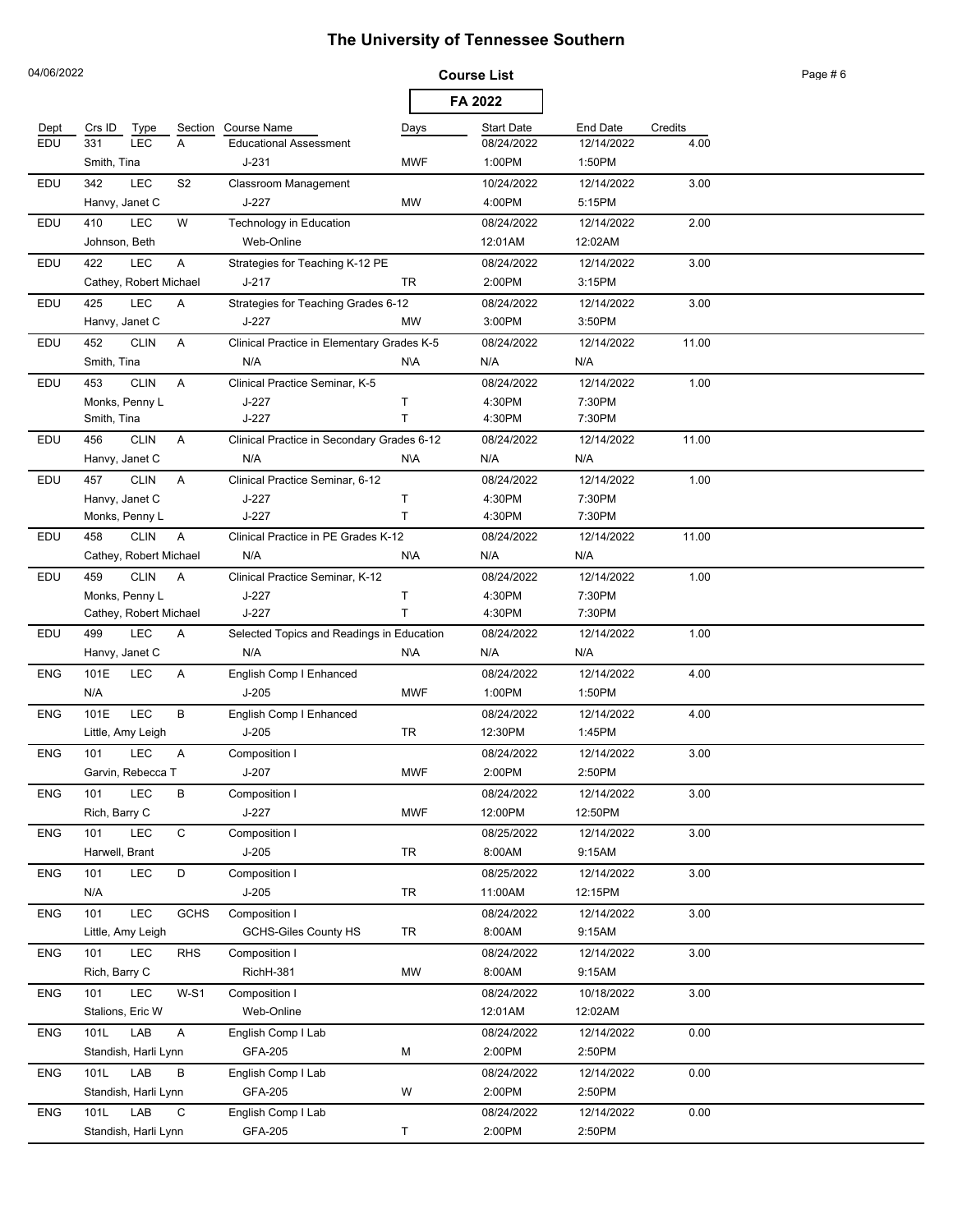| 04/06/2022 |                                                 |                                             |                 | <b>Course List</b> |                    |         | Page #7 |
|------------|-------------------------------------------------|---------------------------------------------|-----------------|--------------------|--------------------|---------|---------|
|            |                                                 |                                             |                 | FA 2022            |                    |         |         |
| Dept       | Crs ID<br>Type                                  | Section Course Name                         | Days            | <b>Start Date</b>  | <b>End Date</b>    | Credits |         |
| <b>ENG</b> | LAB<br>D<br>101L                                | English Comp   Lab                          |                 | 08/24/2022         | 12/14/2022         | 0.00    |         |
|            | Standish, Harli Lynn                            | GFA-205                                     | R               | 2:00PM             | 2:50PM             |         |         |
| <b>ENG</b> | <b>LEC</b><br>102<br>Α                          | Composition II                              |                 | 08/24/2022         | 12/14/2022         | 3.00    |         |
|            | Garvin, Rebecca T                               | J-227                                       | <b>MWF</b>      | 9:00AM             | 9:50AM             |         |         |
| <b>ENG</b> | LEC<br>В<br>102                                 | Composition II                              |                 | 08/24/2022         | 12/14/2022         | 3.00    |         |
|            | N/A                                             | $J-215$                                     | TR              | 2:00PM             | 3:15PM             |         |         |
| <b>ENG</b> | <b>LEC</b><br>102<br>$W-S2$                     | Composition II                              |                 | 10/24/2022         | 12/14/2022         | 3.00    |         |
|            | Stalions, Eric W                                | Web-Online                                  |                 | 12:01AM            | 12:02AM            |         |         |
| <b>ENG</b> | <b>HON</b><br>103<br>Α                          | <b>Honors Composition</b>                   |                 | 08/24/2022         | 12/14/2022         | 3.00    |         |
|            | Harwell, Brant                                  | $J - 217$                                   | <b>MWF</b>      | 8:00AM             | 8:50AM             |         |         |
| <b>ENG</b> | 201H<br><b>HON</b><br>H                         | World Literature I - Honors                 |                 | 08/24/2022         | 12/14/2022         | 3.00    |         |
|            | Rich, Barry C                                   | $J - 211$                                   | <b>TR</b>       | 2:00PM             | 3:15PM             |         |         |
| <b>ENG</b> | LEC<br>A<br>201                                 | World Literature I                          |                 | 08/24/2022         | 12/14/2022         | 3.00    |         |
|            | Rich, Barry C                                   | $J - 211$                                   | TR              | 2:00PM             | 3:15PM             |         |         |
| <b>ENG</b> | LEC<br>A<br>203                                 | <b>British Literature I</b>                 |                 | 08/24/2022         | 12/14/2022         | 3.00    |         |
|            | N/A                                             | GFA-Auditorium                              | TR              | 9:30AM             | 10:45AM            |         |         |
| <b>ENG</b> | <b>LEC</b><br>205<br>Α                          | American Literature I                       |                 | 08/24/2022         | 12/14/2022         | 3.00    |         |
|            | Harwell, Brant                                  | J-229                                       | <b>MWF</b>      | 9:00AM             | 9:50AM             |         |         |
| <b>ENG</b> | LEC<br>A<br>220                                 | Introduction to English Studies             |                 | 08/24/2022         | 12/14/2022         | 3.00    |         |
|            | Badolato, Elizabeth D                           | A-203                                       | <b>MWF</b>      | 1:00PM             | 1:50PM             |         |         |
| <b>ENG</b> | LEC<br>315<br>A                                 | <b>Advanced Grammar</b>                     |                 | 08/24/2022         | 12/14/2022         | 3.00    |         |
|            | Cheatham, Judy B                                | $J-205$                                     | TR              | 4:00PM             | 5:15PM             |         |         |
| <b>ENG</b> | LEC<br>330<br>Α                                 | Second Language Acquisition                 |                 | 08/24/2022         | 12/14/2022         | 3.00    |         |
|            | Garvin, Rebecca T                               | $J - 217$                                   | <b>MWF</b>      | 10:00AM            | 10:50AM            |         |         |
| <b>ENG</b> | LEC<br>402<br>A                                 | Shakespeare                                 |                 | 08/24/2022         | 12/14/2022         | 3.00    |         |
|            | Cheatham, George                                | $J-207$                                     | <b>MWF</b>      | 9:00AM             | 9:50AM             |         |         |
| <b>ENG</b> | LEC<br>411<br>Α                                 | Linguistics                                 |                 | 08/24/2022         | 12/14/2022         | 3.00    |         |
|            | Garvin, Rebecca T                               | $J-205$                                     | <b>MWF</b>      | 12:00PM            | 12:50PM            |         |         |
| <b>ENG</b> | 423<br><b>LEC</b><br>A                          | <b>Film Studies</b>                         |                 | 08/24/2022         | 12/14/2022         | 3.00    |         |
|            | Harwell, Brant                                  | $J-205$                                     | <b>MWF</b>      | 2:00PM             | 2:50PM             |         |         |
| <b>ENG</b> | LEC<br>498<br>Α                                 | English Internship                          |                 | 08/24/2022         | 12/14/2022         | 3.00    |         |
|            | Harwell, Brant                                  | N/A                                         | N\A             | N/A                | N/A                |         |         |
| ESL        | LEC<br>091<br>A                                 | English as a Second Language I              |                 | 08/24/2022         | 12/14/2022         | 6.00    |         |
|            | Little, Amy Leigh                               | J-225<br>J-225                              | <b>MW</b><br>TR | 11:00AM<br>11:00AM | 11:50AM<br>12:15PM |         |         |
| ESL        | LEC<br>092<br>A                                 | English as a Second Language II             |                 | 08/24/2022         | 12/14/2022         | 6.00    |         |
|            | Little, Amy Leigh                               | $J-225$                                     | MW              | 11:00AM            | 11:50AM            |         |         |
|            |                                                 | $J-225$                                     | <b>TR</b>       | 11:00AM            | 12:15PM            |         |         |
| ESL        | LEC<br>094<br>A                                 | English as a Second Language Special Topics |                 | 08/24/2022         | 12/14/2022         | 3.00    |         |
|            | Little, Amy Leigh                               | J-225                                       | TR              | 11:00AM            | 12:15PM            |         |         |
| <b>FLG</b> | LEC<br>121<br>A                                 | Elementary Spanish I                        |                 | 08/24/2022         | 12/14/2022         | 3.00    |         |
|            | N/A                                             | N/A                                         | N/A             | N/A                | N/A                |         |         |
| <b>FLG</b> | <b>LEC</b><br>221<br>Α                          | Intermediate Spanish I                      |                 | 08/24/2022         | 12/14/2022         | 3.00    |         |
|            | N/A                                             | N/A                                         | N/A             | N/A                | N/A                |         |         |
| <b>FYE</b> | <b>HON</b><br>$\boldsymbol{\mathsf{H}}$<br>101H | First Year Experience- Honors               |                 | 08/24/2022         | 12/14/2022         | 1.00    |         |
|            | Ryckman, Melissa J                              | J-207                                       | TR              | 8:30AM             | 9:20AM             |         |         |
| <b>FYE</b> | LEC<br>101<br>Α                                 | First Year Experience                       |                 | 08/24/2022         | 12/14/2022         | 1.00    |         |
|            | Ford, Pat                                       | J-211                                       | MW              | 8:00AM             | 8:50AM             |         |         |
| <b>FYE</b> | <b>LEC</b><br>В<br>101                          | First Year Experience                       |                 | 08/24/2022         | 12/14/2022         | 1.00    |         |
|            | Little, Matthew                                 | $J-215$                                     | MW              | 8:00AM             | 8:50AM             |         |         |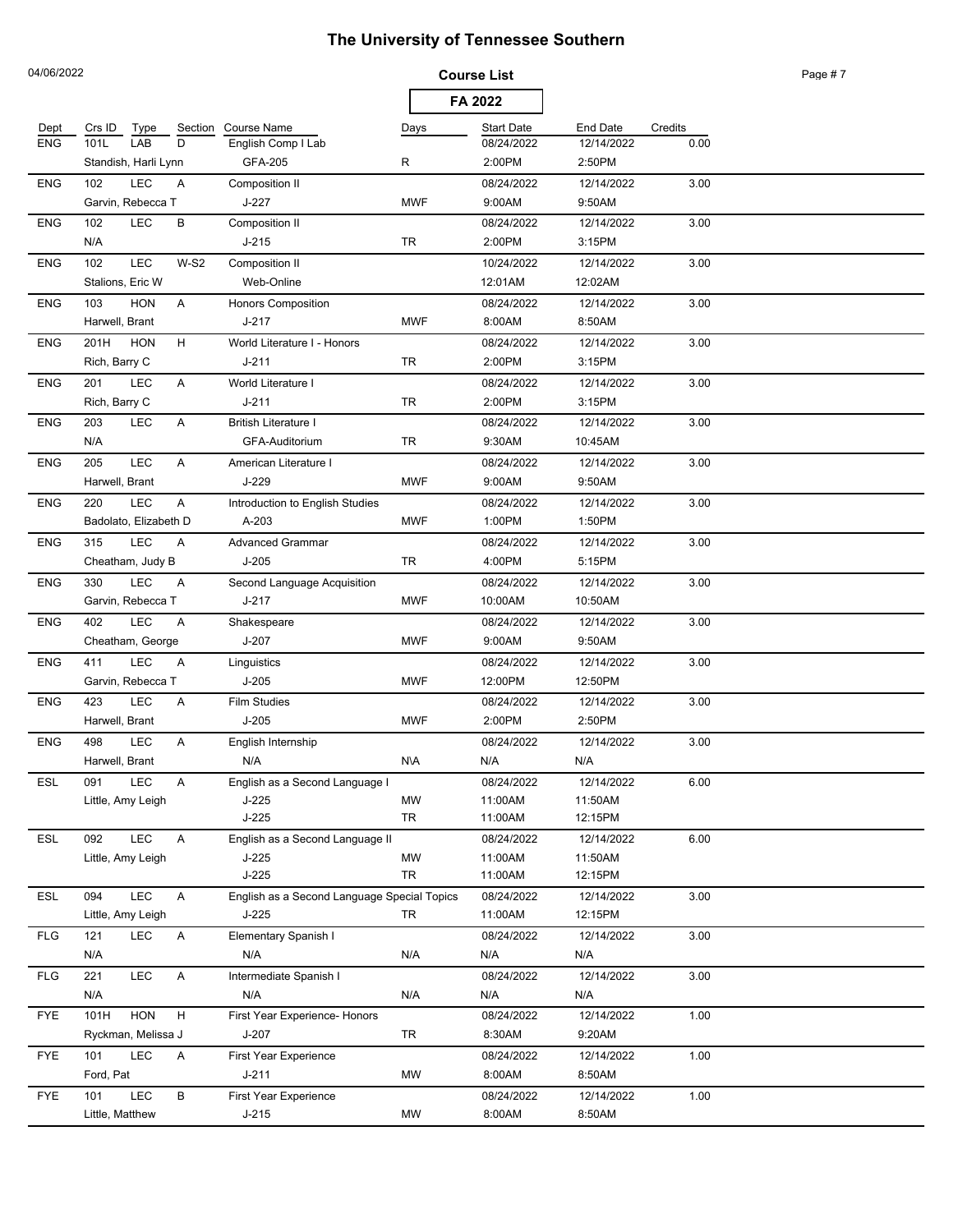| 04/06/2022 |                                   |                                   |            | <b>Course List</b> |                 |         | Page #8 |
|------------|-----------------------------------|-----------------------------------|------------|--------------------|-----------------|---------|---------|
|            |                                   |                                   |            | FA 2022            |                 |         |         |
| Dept       | Crs ID<br>Type<br>Section         | Course Name                       | Days       | <b>Start Date</b>  | <b>End Date</b> | Credits |         |
| <b>FYE</b> | $\mathsf{C}$<br>101<br><b>LEC</b> | <b>First Year Experience</b>      |            | 08/24/2022         | 12/14/2022      | 1.00    |         |
|            | Kinder, Haley A                   | $J-213$                           | MW         | 8:00AM             | 8:50AM          |         |         |
| <b>FYE</b> | <b>LEC</b><br>D<br>101            | <b>First Year Experience</b>      |            | 08/24/2022         | 12/14/2022      | 1.00    |         |
|            | Ford, Pat                         | $J - 217$                         | <b>MW</b>  | 9:00AM             | 9:50AM          |         |         |
| <b>FYE</b> | <b>LEC</b><br>E<br>101            | First Year Experience             |            | 08/24/2022         | 12/14/2022      | 1.00    |         |
|            | Little, Matthew                   | $J - 219$                         | <b>MW</b>  | 9:00AM             | 9:50AM          |         |         |
| <b>FYE</b> | F.<br><b>LEC</b><br>101           | First Year Experience             |            | 08/24/2022         | 12/14/2022      | 1.00    |         |
|            | Killen, Albert                    | $J-225$                           | MW         | 9:00AM             | 9:50AM          |         |         |
| <b>FYE</b> | <b>LEC</b><br>G<br>101            | <b>First Year Experience</b>      |            | 08/24/2022         | 12/14/2022      | 1.00    |         |
|            | Morefield, Laura Elizabeth        | $J-215$                           | TR         | 8:30AM             | 9:20AM          |         |         |
| <b>FYE</b> | LEC<br>101                        | First Year Experience             |            | 08/24/2022         | 12/14/2022      | 1.00    |         |
|            | Belford, Stanton G                | $J-219$                           | TR         | 8:30AM             | 9:20AM          |         |         |
| <b>FYE</b> | <b>LEC</b><br>101<br>J            | <b>First Year Experience</b>      |            | 08/24/2022         | 12/14/2022      | 1.00    |         |
|            | Scherr, Daniel L                  | J-Auditorium                      | TR         | 8:30AM             | 9:20AM          |         |         |
| <b>FYE</b> | LEC<br>Κ<br>101                   | <b>First Year Experience</b>      |            | 08/24/2022         | 12/14/2022      | 1.00    |         |
|            | Paul, Catherine Claire            | J-221                             | MW         | 11:00AM            | 11:50AM         |         |         |
| <b>FYE</b> | <b>LEC</b><br>101<br>L            | First Year Experience             |            | 08/24/2022         | 12/14/2022      | 1.00    |         |
|            | Paul, Brandie D                   | $J-219$                           | MW         | 11:00AM            | 11:50AM         |         |         |
| <b>FYE</b> | LEC<br>101<br>м                   | First Year Experience             |            | 08/24/2022         | 12/14/2022      | 1.00    |         |
|            | Dailey, Felicia C                 | $J-213$                           | <b>MW</b>  | 11:00AM            | 11:50AM         |         |         |
| <b>FYE</b> | <b>LEC</b><br>101<br>N            | First Year Experience             |            | 08/24/2022         | 12/14/2022      | 1.00    |         |
|            | Martin, Andrew                    | GFA-201                           | TR         | 8:30AM             | 9:20AM          |         |         |
| <b>FYE</b> | <b>LEC</b><br>O<br>101            | First Year Experience             |            | 08/24/2022         | 12/14/2022      | 1.00    |         |
|            | Higgins, Shannon                  | J-209                             | MW         | 8:00AM             | 8:50AM          |         |         |
| <b>FYE</b> | <b>LEC</b><br>P<br>101            | First Year Experience             |            | 08/24/2022         | 12/14/2022      | 1.00    |         |
|            | Little, Amy Leigh                 | J-209                             | MW         | 9:00AM             | 9:50AM          |         |         |
| <b>FYE</b> | 102<br><b>LEC</b><br>Α            | First Year Experience II          |            | 08/24/2022         | 12/14/2022      | 1.00    |         |
|            | Little, Matthew                   | GFA-201                           | T          | 9:30AM             | 10:20AM         |         |         |
| <b>HIS</b> | H<br>111H<br><b>HON</b>           | History of Civilization I- Honors |            | 08/24/2022         | 12/14/2022      | 3.00    |         |
|            | Ryckman, Melissa J                | J-229                             | <b>MWF</b> | 10:00AM            | 10:50AM         |         |         |
| <b>HIS</b> | <b>LEC</b><br>111<br>Α            | History of Civilization I         |            | 08/24/2022         | 12/14/2022      | 3.00    |         |
|            | Pruett, William C                 | $J-225$                           | TR         | 9:30AM             | 10:45AM         |         |         |
| HIS        | LEC<br>в<br>111                   | History of Civilization I         |            | 08/24/2022         | 12/14/2022      | 3.00    |         |
|            | Pruett, William C                 | $J-217$                           | TR         | 12:30PM            | 1:45PM          |         |         |
| <b>HIS</b> | LEC<br>$\mathsf{C}$<br>111        | History of Civilization I         |            | 08/24/2022         | 12/14/2022      | 3.00    |         |
|            | Ryckman, Melissa J                | J-229                             | <b>MWF</b> | 10:00AM            | 10:50AM         |         |         |
| <b>HIS</b> | LEC<br>D<br>111                   | History of Civilization I         |            | 08/24/2022         | 12/14/2022      | 3.00    |         |
|            | Ryckman, Melissa J                | J-229                             | <b>MWF</b> | 12:00PM            | 12:50PM         |         |         |
| <b>HIS</b> | <b>LEC</b><br>201<br>Α            | History of the United States I    |            | 08/24/2022         | 12/14/2022      | 3.00    |         |
|            | Vickers, Kenneth W                | J-229                             | <b>MWF</b> | 8:00AM             | 8:50AM          |         |         |
| <b>HIS</b> | LEC<br>201<br>в                   | History of the United States I    |            | 08/24/2022         | 12/14/2022      | 3.00    |         |
|            | Vickers, Kenneth W                | GFA-201                           | <b>MWF</b> | 9:00AM             | 9:50AM          |         |         |
| <b>HIS</b> | LEC<br>202<br><b>GCHS</b>         | History of the United States II   |            | 08/24/2022         | 12/14/2022      | 3.00    |         |
|            | Holley-McCann, Lacey              | <b>GCHS-Giles County HS</b>       | МW         | 10:10AM            | 11:30AM         |         |         |
| <b>HIS</b> | LEC<br><b>RHS</b><br>202          | History of the United States II   |            | 08/24/2022         | 12/14/2022      | 3.00    |         |
|            | Holley-McCann, Lacey              | RichH-381                         | TR         | 9:22AM             | 10:44AM         |         |         |
| <b>HIS</b> | LEC<br>S <sub>2</sub><br>202      | History of the United States II   |            | 10/24/2022         | 12/14/2022      | 3.00    |         |
|            | Holley-McCann, Lacey              | J-229                             | МW         | 5:30PM             | 8:00PM          |         |         |
| <b>HIS</b> | 241<br>LEC<br>A                   | World Geography                   |            | 08/24/2022         | 12/14/2022      | 3.00    |         |
|            | Pigg, Jimmy                       | J-229                             | МW         | 11:00AM            | 11:50AM         |         |         |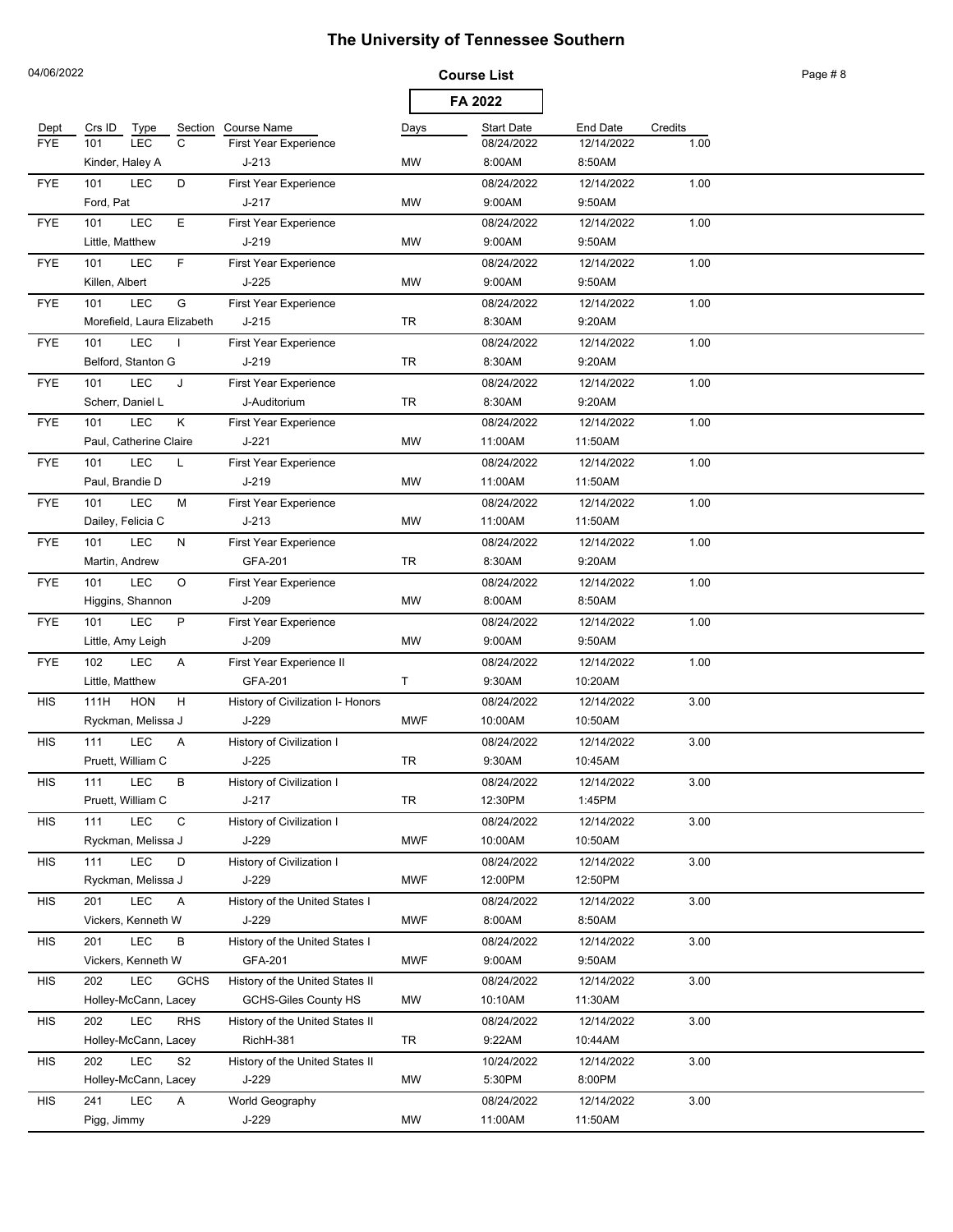|             | 04/06/2022     |                            |                |                                                 | <b>Course List</b> |                       |                       |         | Page #9 |
|-------------|----------------|----------------------------|----------------|-------------------------------------------------|--------------------|-----------------------|-----------------------|---------|---------|
|             |                |                            |                |                                                 |                    | FA 2022               |                       |         |         |
| Dept        | Crs ID         | Type                       | Section        | <b>Course Name</b>                              | Days               | <b>Start Date</b>     | <b>End Date</b>       | Credits |         |
| <b>HIS</b>  | 300            | <b>LEC</b>                 | A              | Historiography and Historical Method            |                    | 08/24/2022            | 12/14/2022            | 3.00    |         |
|             |                | Ryckman, Melissa J         |                | $J-215$                                         | <b>MW</b>          | 2:00PM                | 3:15PM                |         |         |
| <b>HIS</b>  | 321            | <b>LEC</b>                 | Α              | Early Medieval Europe, 395-1000                 |                    | 08/24/2022            | 12/14/2022            | 3.00    |         |
|             |                | Ryckman, Melissa J         |                | $J-223$                                         | <b>TR</b>          | 12:30PM               | 1:45PM                |         |         |
| <b>HIS</b>  | 350            | <b>LEC</b>                 | Α              | Jeffersonian & Jacksonian America, 1800-1848    |                    | 08/24/2022            | 12/14/2022            | 3.00    |         |
|             |                | Vickers. Kenneth W         |                | $J - 231$                                       | TR                 | 9:30AM                | 10:45AM               |         |         |
| <b>HIS</b>  | 408            | <b>LEC</b>                 | Α              | History of the Far East                         |                    | 08/24/2022            | 12/14/2022            | 3.00    |         |
|             |                | Pruett, William C          |                | $J-223$                                         | TR                 | 2:00PM                | 3:15PM                |         |         |
| <b>HPPE</b> | 101            | <b>LEC</b>                 | S <sub>1</sub> | Walk, Jog, Run                                  |                    | 08/24/2022            | 10/18/2022            | 1.00    |         |
|             | N/A            |                            |                | J-229                                           | T                  | 5:30PM                | 8:00PM                |         |         |
| <b>HPPE</b> | 105            | <b>LEC</b>                 | Α              | <b>Group Fitness</b>                            |                    | 08/24/2022            | 12/14/2022            | 1.00    |         |
|             | N/A            |                            |                | CLC-Gymnasium                                   | W                  | 11:00AM               | 11:50AM               |         |         |
| <b>HPPE</b> | 108            | LEC                        | Α              | Racquetball                                     |                    | 08/24/2022            | 12/14/2022            | 1.00    |         |
|             | Hlubb, James R |                            |                | CLC-Gymnasium                                   | F                  | 8:00AM                | 8:50AM                |         |         |
| <b>HPPE</b> | 110            | <b>LEC</b>                 | A              | <b>Weight Training</b>                          |                    | 08/24/2022            | 12/14/2022            | 1.00    |         |
|             | N/A            |                            |                | CLC-Gymnasium                                   | R                  | 8:00AM                | 8:50AM                |         |         |
| <b>HPPE</b> | 112            | <b>LEC</b>                 | Α              | Stretching                                      |                    | 08/24/2022            | 12/14/2022            | 1.00    |         |
|             | N/A            |                            |                | M-Upperman                                      | F                  | 10:00AM               | 10:50AM               |         |         |
| <b>HPPE</b> | 120            | <b>LEC</b>                 | А              | Disc Sports (Disc Golf & Ultimate Frisbee)      |                    | 08/24/2022            | 12/14/2022            | 1.00    |         |
|             | N/A            |                            |                | CLC-Gymnasium                                   | T                  | 9:30AM                | 10:20AM               |         |         |
| <b>HPPE</b> | 123            | <b>LEC</b>                 | Α              | Flag Football & Softball                        |                    | 08/24/2022            | 12/14/2022            | 1.00    |         |
|             | N/A            |                            |                | CLC-Gymnasium                                   | R                  | 11:00AM               | 11:50AM               |         |         |
| <b>HPPE</b> | 125            | <b>LEC</b>                 | Α              | <b>Personal Fitness and Wellness</b>            |                    | 08/24/2022            | 12/14/2022            | 1.00    |         |
|             | N/A            |                            |                | CLC-Gymnasium                                   | W                  | 8:00AM                | 8:50AM                |         |         |
| <b>HPPE</b> | 150<br>N/A     | <b>LEC</b>                 | Α              | <b>Special Topics: Activities</b>               | F                  | 08/24/2022<br>12:00PM | 12/14/2022<br>12:50PM | 1.00    |         |
| <b>HPPE</b> | 150            | <b>LEC</b>                 | В              | M-Upperman<br><b>Special Topics: Activities</b> |                    | 08/24/2022            | 12/14/2022            | 1.00    |         |
|             | N/A            |                            |                | M-Upperman                                      | F                  | 1:00PM                | 1:50PM                |         |         |
| <b>HPPE</b> | 191            | <b>LEC</b>                 | Α              |                                                 |                    | 08/24/2022            | 12/14/2022            | 1.00    |         |
|             |                | McMasters, Daniel N        |                | Varsity Sport I<br>N/A                          | N\A                | N/A                   | N/A                   |         |         |
| <b>HPPE</b> | 192            | <b>LEC</b>                 |                | Varsity Sport II                                |                    | 08/24/2022            | 12/14/2022            | 1.00    |         |
|             |                | McMasters, Daniel N        | Α              | N/A                                             | N\A                | N/A                   | N/A                   |         |         |
|             | 200            | LEC                        | A              | Foundations of Health, PE, and Sport            |                    |                       | 12/14/2022            |         |         |
| <b>HPPE</b> |                | Morefield, Laura Elizabeth |                | $J-227$                                         | TR                 | 08/24/2022<br>11:00AM | 12:15PM               | 3.00    |         |
| <b>HPPE</b> | 200            | LEC                        | В              | Foundations of Health, PE, and Sport            |                    | 08/24/2022            | 12/14/2022            | 3.00    |         |
|             |                | Morefield, Laura Elizabeth |                | $J-227$                                         | TR                 | 12:30PM               | 1:45PM                |         |         |
| <b>HPPE</b> | 201            | LEC                        | A              | Swimming                                        |                    | 08/24/2022            | 12/14/2022            | 1.00    |         |
|             | Peterson, Drew |                            |                | CLC-Pool                                        | М                  | 1:00PM                | 1:50PM                |         |         |
| <b>HPPE</b> | 210            | <b>LEC</b>                 | Α              | Human Performance Practicum                     |                    | 08/24/2022            | 12/14/2022            | 3.00    |         |
|             | N/A            |                            |                | $J-225$                                         | MW                 | 2:00PM                | 2:50PM                |         |         |
| <b>HPPE</b> | 211            | <b>LEC</b>                 | A              | First Aid and Emergency Care                    |                    | 08/24/2022            | 12/14/2022            | 3.00    |         |
|             |                | Morefield, Laura Elizabeth |                | $J-223$                                         | MW                 | 11:00AM               | 11:50AM               |         |         |
| <b>HPPE</b> | 211            | <b>LEC</b>                 | $W-S1$         | First Aid and Emergency Care                    |                    | 08/24/2022            | 10/17/2022            | 3.00    |         |
|             |                | Morefield, Laura Elizabeth |                | Web-Online                                      |                    | 12:01AM               | 12:02AM               |         |         |
| <b>HPPE</b> | 211            | LEC                        | $W-S2$         | First Aid and Emergency Care                    |                    | 10/24/2022            | 12/14/2022            | 3.00    |         |
|             |                | Morefield, Laura Elizabeth |                | Web-Online                                      |                    | 12:01AM               | 12:02AM               |         |         |
| <b>HPPE</b> | 320            | <b>LEC</b>                 | Α              | Motor Learning                                  |                    | 08/24/2022            | 12/14/2022            | 3.00    |         |
|             |                | Cathey, Robert Michael     |                | J-225                                           | TR                 | 12:30PM               | 1:45PM                |         |         |
| <b>HPPE</b> | 343            | <b>LEC</b>                 | Α              | <b>Essentials of Adaptive PE</b>                |                    | 08/24/2022            | 12/14/2022            | 3.00    |         |
|             |                | Paul, Catherine Claire     |                | $J-221$                                         | <b>MWF</b>         | 2:00PM                | 2:50PM                |         |         |
|             |                |                            |                |                                                 |                    |                       |                       |         |         |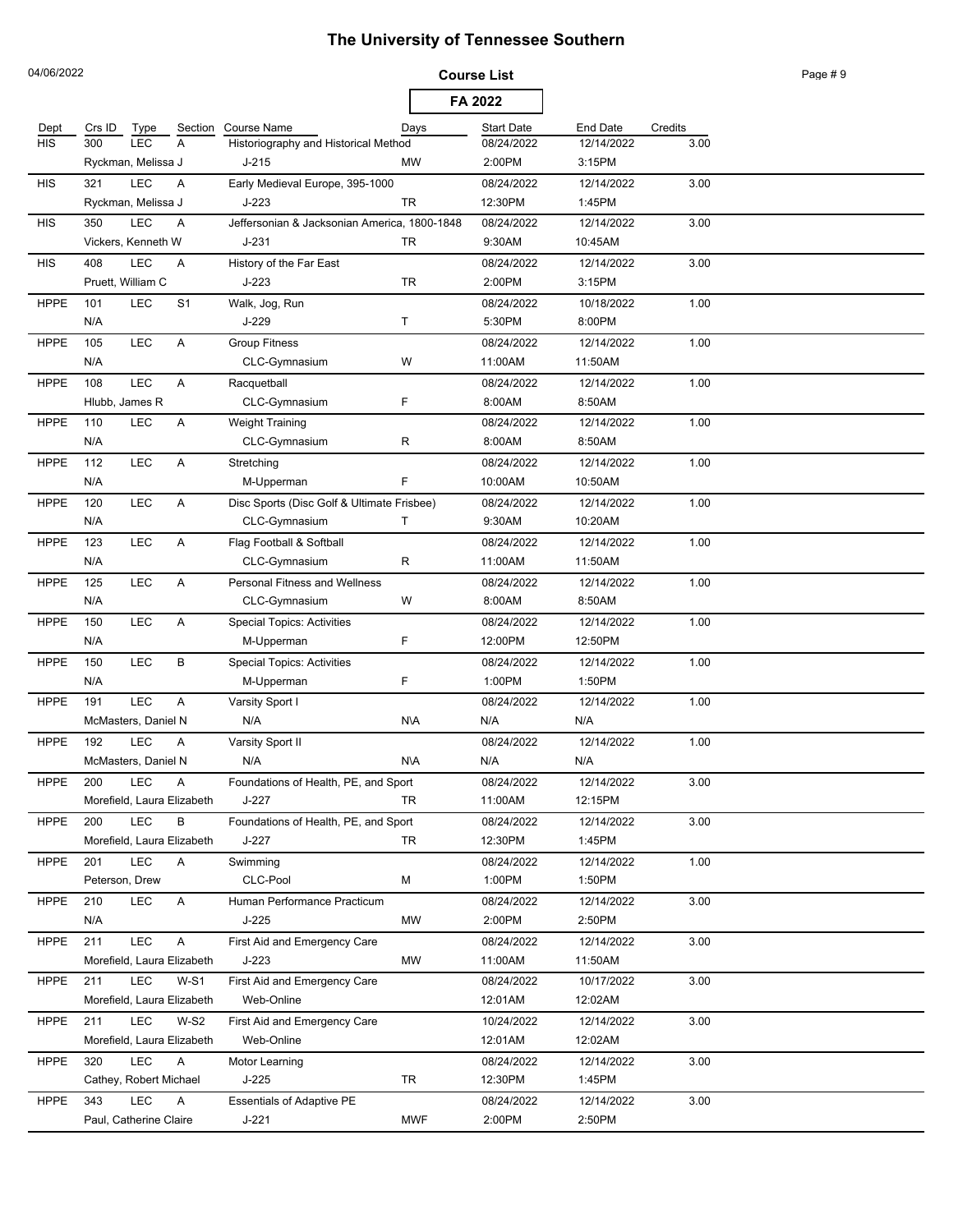| 04/06/2022  |           |                                          |             |                                                 |             | <b>Course List</b>    |                       |         | Page # 10 |
|-------------|-----------|------------------------------------------|-------------|-------------------------------------------------|-------------|-----------------------|-----------------------|---------|-----------|
|             |           |                                          |             |                                                 |             | FA 2022               |                       |         |           |
| Dept        | Crs ID    | Type                                     | Section     | Course Name                                     | Days        | <b>Start Date</b>     | <b>End Date</b>       | Credits |           |
| <b>HPPE</b> | 350       | <b>LEC</b>                               | A           | Competition: The Pursuit of Excellence          |             | 08/24/2022            | 12/14/2022            | 3.00    |           |
|             |           | Cathey, Robert Michael                   |             | GFA-Auditorium                                  | TR          | 11:00AM               | 12:15PM               |         |           |
| <b>HPPE</b> | 390       | <b>LEC</b>                               | A           | Research Methods in Human Performance           |             | 08/24/2022            | 12/14/2022            | 3.00    |           |
|             |           | Cathey, Robert Michael                   |             | J-227                                           | TR          | 9:30AM                | 10:45AM               |         |           |
| <b>HPPE</b> | 401       | <b>LEC</b>                               | Α           | <b>Exercise Physiology</b><br>$J-207$           | <b>MWF</b>  | 08/24/2022            | 12/14/2022<br>10:50AM | 3.00    |           |
|             |           | McMasters, Daniel N                      |             |                                                 |             | 10:00AM               |                       |         |           |
| <b>HPPE</b> | 430       | <b>LEC</b><br>McMasters, Daniel N        | A           | <b>Exercise Prescription</b><br>$J - 221$       | TR          | 08/24/2022<br>2:00PM  | 12/14/2022<br>3:15PM  | 3.00    |           |
|             |           |                                          |             |                                                 |             |                       |                       |         |           |
| <b>HPPE</b> | 498       | <b>LEC</b><br>Morefield, Laura Elizabeth | Α           | Physical Education Internship<br>N/A            | N\A         | 08/24/2022<br>N/A     | 12/14/2022<br>N/A     | 6.00    |           |
| HS          | 248       | LEC                                      | W           | Introduction to Counter-Intelligence            |             | 08/24/2022            | 12/14/2022            | 3.00    |           |
|             |           | Mottola, Anthony A                       |             | Web-Teams                                       | <b>MWF</b>  | 11:00AM               | 11:50AM               |         |           |
| HS          | 335       | <b>LEC</b>                               | Α           |                                                 |             | 08/24/2022            | 12/14/2022            | 3.00    |           |
|             |           | Schoeberl, Richard                       |             | Understanding Human Trafficking<br>J-Auditorium | <b>MWF</b>  | 9:00AM                | 9:50AM                |         |           |
|             | 344       | <b>LEC</b>                               |             |                                                 |             |                       |                       |         |           |
| HS          |           | Scherr, Daniel L                         | Α           | <b>Cyber Crime</b><br>J-229                     | TR          | 08/24/2022<br>11:00AM | 12/14/2022<br>12:15PM | 3.00    |           |
|             |           |                                          |             |                                                 |             |                       |                       |         |           |
| HS          | 417       | <b>LEC</b>                               | W           | Immigration Law<br>Web-Teams                    |             | 08/24/2022            | 12/14/2022            | 3.00    |           |
|             |           | Cheatham, Dayton                         |             |                                                 | TR          | 2:00PM                | 3:15PM                |         |           |
| HS          | 447       | <b>LEC</b>                               | A           | <b>International Terrorism</b>                  |             | 08/24/2022            | 12/14/2022            | 3.00    |           |
|             |           | Schoeberl, Richard                       |             | J-Auditorium                                    | <b>MWF</b>  | 10:00AM               | 10:50AM               |         |           |
| <b>MAT</b>  | 100       | <b>LEC</b>                               | Α           | Elementary Algebra                              |             | 08/24/2022            | 12/14/2022            | 3.00    |           |
|             |           | Eubanks, Debra F                         |             | $J-215$                                         | <b>MWF</b>  | 10:00AM               | 10:50AM               |         |           |
| <b>MAT</b>  | 100       | LEC                                      | В           | Elementary Algebra                              |             | 08/24/2022            | 12/14/2022            | 3.00    |           |
|             |           | Eubanks, Debra F                         |             | $J-215$                                         | <b>MWF</b>  | 12:00PM               | 12:50PM               |         |           |
| <b>MAT</b>  | 112       | <b>LEC</b>                               | Α           | Introductory College Math                       |             | 08/24/2022            | 12/14/2022            | 3.00    |           |
|             | N/A       |                                          |             | $J-215$                                         | <b>MWF</b>  | 9:00AM                | 9:50AM                |         |           |
| <b>MAT</b>  | 112       | <b>LEC</b>                               | В           | Introductory College Math                       |             | 08/24/2022            | 12/14/2022            | 3.00    |           |
|             | N/A       |                                          |             | $J - 217$                                       | TR          | 11:00AM               | 12:15PM               |         |           |
| MAT         | 131       | <b>LEC</b>                               | Α           | College Algebra                                 |             | 08/24/2022            | 12/14/2022            | 3.00    |           |
|             | N/A       |                                          |             | $J-215$                                         | <b>MWF</b>  | 1:00PM                | 1:50PM                |         |           |
| <b>MAT</b>  | 131       | <b>LEC</b>                               | В           | College Algebra                                 |             | 08/24/2022            | 12/14/2022            | 3.00    |           |
|             | N/A       |                                          |             | $J-215$                                         | TR          | 12:30PM               | 1:45PM                |         |           |
| MAT         | 131       | <b>LEC</b>                               | <b>GCHS</b> | College Algebra                                 |             | 08/24/2022            | 12/14/2022            | 3.00    |           |
|             |           | Eubanks, Debra F                         |             | <b>GCHS-Giles County HS</b>                     | <b>MW</b>   | 8:00AM                | 9:15AM                |         |           |
| <b>MAT</b>  | 131       | LEC                                      | <b>RHS</b>  | College Algebra                                 |             | 08/24/2022            | 12/14/2022            | 3.00    |           |
|             |           | Eubanks, Debra F                         |             | RichH-381                                       | TR          | 8:00AM                | 9:15AM                |         |           |
| MAT         | 142       | LEC                                      | Α           | Analytic Geometry & Calculus I                  |             | 08/24/2022            | 12/14/2022            | 4.00    |           |
|             | N/A       |                                          |             | $J-213$                                         | <b>MTRF</b> | 10:00AM               | 10:50AM               |         |           |
| MAT         | 171       | LEC                                      | A           | Introduction to Modern Mathematics              |             | 08/24/2022            | 12/14/2022            | 3.00    |           |
|             | Cole, Jac |                                          |             | $J-213$                                         | <b>MWF</b>  | 9:00AM                | 9:50AM                |         |           |
| MAT         | 231       | LEC                                      | A           | Statistics                                      |             | 08/24/2022            | 12/14/2022            | 3.00    |           |
|             | N/A       |                                          |             | $J-213$                                         | <b>MWF</b>  | 12:00PM               | 12:50PM               |         |           |
| MAT         | 231       | LEC                                      | В           | Statistics                                      |             | 08/24/2022            | 12/14/2022            | 3.00    |           |
|             | N/A       |                                          |             | $J-213$                                         | TR          | 12:30PM               | 1:45PM                |         |           |
| MAT         | 235       | LEC                                      | A           | Linear Algebra                                  |             | 08/24/2022            | 12/14/2022            | 3.00    |           |
|             | Cole, Jac |                                          |             | $J-209$                                         | <b>MWF</b>  | 1:00PM                | 1:50PM                |         |           |
| MAT         | 242       | LEC                                      | A           | Analytic Geometry & Calculus III                |             | 08/24/2022            | 12/14/2022            | 4.00    |           |
|             | N/A       |                                          |             | $J-209$                                         | <b>MTRF</b> | 10:00AM               | 10:50AM               |         |           |
| MAT         | 271       | <b>LEC</b>                               | A           | Introduction to Math Models                     |             | 08/24/2022            | 12/14/2022            | 1.00    |           |
|             | N/A       |                                          |             | $J-209$                                         | W           | 10:00AM               | 10:50AM               |         |           |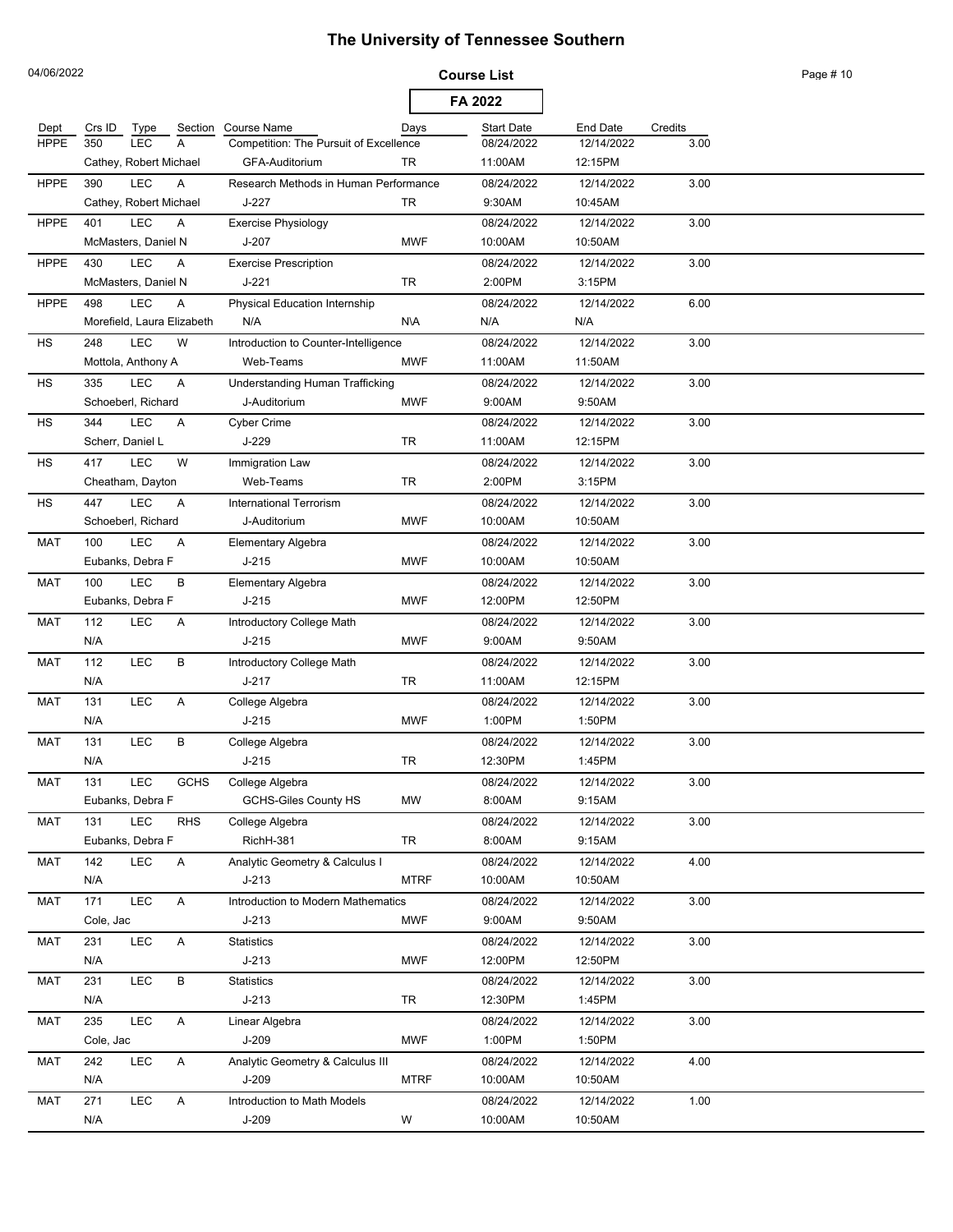| 04/06/2022 |                                |              |                                      | <b>Course List</b> |                       |                       |         | Page #11 |
|------------|--------------------------------|--------------|--------------------------------------|--------------------|-----------------------|-----------------------|---------|----------|
|            |                                |              |                                      |                    | FA 2022               |                       |         |          |
| Dept       | Crs ID<br><b>Type</b>          | Section      | <b>Course Name</b>                   | Days               | <b>Start Date</b>     | <b>End Date</b>       | Credits |          |
| <b>MAT</b> | 430<br><b>LEC</b>              | A            | Graphy Theory                        |                    | 08/24/2022            | 12/14/2022            | 3.00    |          |
|            | Aust, Jennifer                 |              | $J-209$                              | <b>MWF</b>         | 2:00PM                | 2:50PM                |         |          |
| MAT        | <b>LEC</b><br>440              | Α            | <b>Real Analysis</b>                 |                    | 08/24/2022            | 12/14/2022            | 3.00    |          |
|            | Mattingly, Chris               |              | $J-209$                              | TR                 | 11:00AM               | 12:15PM               |         |          |
| MAT        | <b>LEC</b><br>490              | Α            | <b>Mathematics Tutorial</b>          |                    | 08/24/2022            | 12/14/2022            | 1.00    |          |
|            | Aust, Jennifer                 |              | N/A                                  | N\A                | N/A                   | N/A                   |         |          |
| <b>MAT</b> | <b>LEC</b><br>491              | Α            | <b>Mathematics Thesis</b>            |                    | 08/24/2022            | 12/14/2022            | 2.00    |          |
|            | Aust, Jennifer                 |              | N/A                                  | N\A                | N/A                   | N/A                   |         |          |
| MIS        | LEC<br>110                     | A            | Computer Literacy I                  |                    | 08/24/2022            | 12/14/2022            | 3.00    |          |
|            | Doss, Daniel Adrian            |              | $J-203$                              | TR                 | 2:00PM                | 3:15PM                |         |          |
| MIS        | LEC<br>110                     | W            | Computer Literacy I                  |                    | 08/24/2022            | 12/14/2022            | 3.00    |          |
|            | Asadi, Majid                   |              | Web-Online                           |                    | 12:01AM               | 12:02AM               |         |          |
| MIS        | LEC<br>220                     | A            | Computer Literacy II                 |                    | 08/24/2022            | 12/14/2022            | 3.00    |          |
|            | Doss, Daniel Adrian            |              | $J-203$                              | TR                 | 11:00AM               | 12:15PM               |         |          |
| MIS        | LEC<br>220                     | W-A          | Computer Literacy II                 |                    | 08/24/2022            | 12/14/2022            | 3.00    |          |
|            | Asadi, Majid                   |              | Web-Online                           |                    | 12:01AM               | 12:02AM               |         |          |
| MIS        | <b>LEC</b><br>220              | W-B          | Computer Literacy II                 |                    | 08/24/2022            | 12/14/2022            | 3.00    |          |
|            | Wakefield, Nan                 |              | Web-Online                           |                    | 12:01AM               | 12:02AM               |         |          |
| <b>MUA</b> | <b>LEC</b><br>101              | Α            | College Choir                        |                    | 08/24/2022            | 12/14/2022            | 1.00    |          |
|            | Martin, Andrew                 |              | GFA-116                              | <b>MWF</b>         | 11:00AM               | 11:50AM               |         |          |
| <b>MUA</b> | LEC<br>108                     | A            | Recital Attendance & Performance     |                    | 08/24/2022            | 12/14/2022            | 0.00    |          |
|            | Jacklin, Brendan               |              | N/A                                  | <b>N\A</b>         | N/A                   | N/A                   |         |          |
| <b>MUA</b> | <b>LEC</b><br>111              | A            | <b>Chamber Choir</b>                 |                    | 08/24/2022            | 12/14/2022            | 1.00    |          |
|            | Martin, Andrew                 |              | GFA-116                              | <b>MWF</b>         | 3:00PM                | 3:50PM                |         |          |
| <b>MUA</b> | LEC<br>161                     | Α            | Class Piano I                        |                    | 08/24/2022            | 12/14/2022            | 1.00    |          |
|            | Jacklin, Brendan               |              | GFA-202                              | <b>MW</b>          | 1:00PM                | 1:50PM                |         |          |
| <b>MUA</b> | LEC<br>177                     | A            | Applied Music Lessons I              |                    | 08/24/2022            | 12/14/2022            | 1.00    |          |
|            | Martin, Andrew                 |              | N/A                                  | <b>N\A</b>         | N/A                   | N/A                   |         |          |
| <b>MUA</b> | LEC<br>177                     | В            | Applied Music Lessons I              |                    | 08/24/2022            | 12/14/2022            | 1.00    |          |
|            | Jacklin, Brendan               |              | N/A                                  | N\A                | N/A                   | N/A                   |         |          |
| <b>MUA</b> | <b>LEC</b><br>178              | B            | Applied Music Lessons II             |                    | 08/24/2022            | 12/14/2022            | 1.00    |          |
|            | Jacklin, Brendan               |              | N/A                                  | N\A                | N/A                   | N/A                   |         |          |
| MUA        | LEC<br>277                     | В            | Applied Music Lessons III            |                    | 08/24/2022            | 12/14/2022            | 1.00    |          |
|            | Jacklin, Brendan               |              | N/A                                  | N\A                | N/A                   | N/A                   |         |          |
| <b>MUA</b> | LEC<br>278                     | $\mathsf{A}$ | Applied Music Lessons IV             |                    | 08/24/2022            | 12/14/2022            | 1.00    |          |
|            | Martin, Andrew                 |              | N/A                                  | N\A                | N/A                   | N/A                   |         |          |
| <b>MUA</b> | LEC<br>301                     | A            | Upper Level College Choir            |                    | 08/24/2022            | 12/14/2022            | 1.00    |          |
|            | Martin, Andrew                 |              | GFA-116                              | <b>MWF</b>         | 11:00AM               | 11:50AM               |         |          |
| <b>MUS</b> | <b>LEC</b><br>101              | A            | Music Theory I                       |                    | 08/24/2022            | 12/14/2022            | 3.00    |          |
|            | Jacklin, Brendan               |              | GFA-201                              | <b>MWF</b>         | 10:00AM               | 10:50AM               |         |          |
| <b>MUS</b> | 104<br>LAB                     | A            | Musicianship Skills Lab I            |                    | 08/24/2022            | 12/14/2022            | 1.00    |          |
|            | Jacklin, Brendan               |              | <b>GFA-202</b>                       | F                  | 1:00PM                | 1:50PM                |         |          |
|            | LEC<br>233                     |              |                                      |                    |                       |                       |         |          |
| <b>MUS</b> | Martin, Andrew                 | A            | Music in Global Societies<br>$J-205$ | <b>MWF</b>         | 08/24/2022<br>10:00AM | 12/14/2022<br>10:50AM | 3.00    |          |
|            |                                |              |                                      |                    |                       |                       |         |          |
| <b>MUS</b> | LEC<br>235<br>Jacklin, Brendan | A            | History of Jazz and Blues<br>GFA-201 | <b>MWF</b>         | 08/24/2022<br>2:00PM  | 12/14/2022<br>2:50PM  | 3.00    |          |
|            |                                |              |                                      |                    |                       |                       |         |          |
| <b>MUS</b> | LEC<br>304                     | A            | Conducting                           | <b>MWF</b>         | 08/24/2022<br>1:00PM  | 12/14/2022            | 3.00    |          |
|            | Martin, Andrew                 |              | GFA-116                              |                    |                       | 1:50PM                |         |          |
| <b>NUR</b> | LEC<br>321                     | $\mathsf{A}$ | Junior Seminar                       |                    | 08/24/2022            | 12/14/2022            | 3.00    |          |
|            | Dailey, Felicia C              |              | M-Upperman                           | MW                 | 12:45PM               | 2:00PM                |         |          |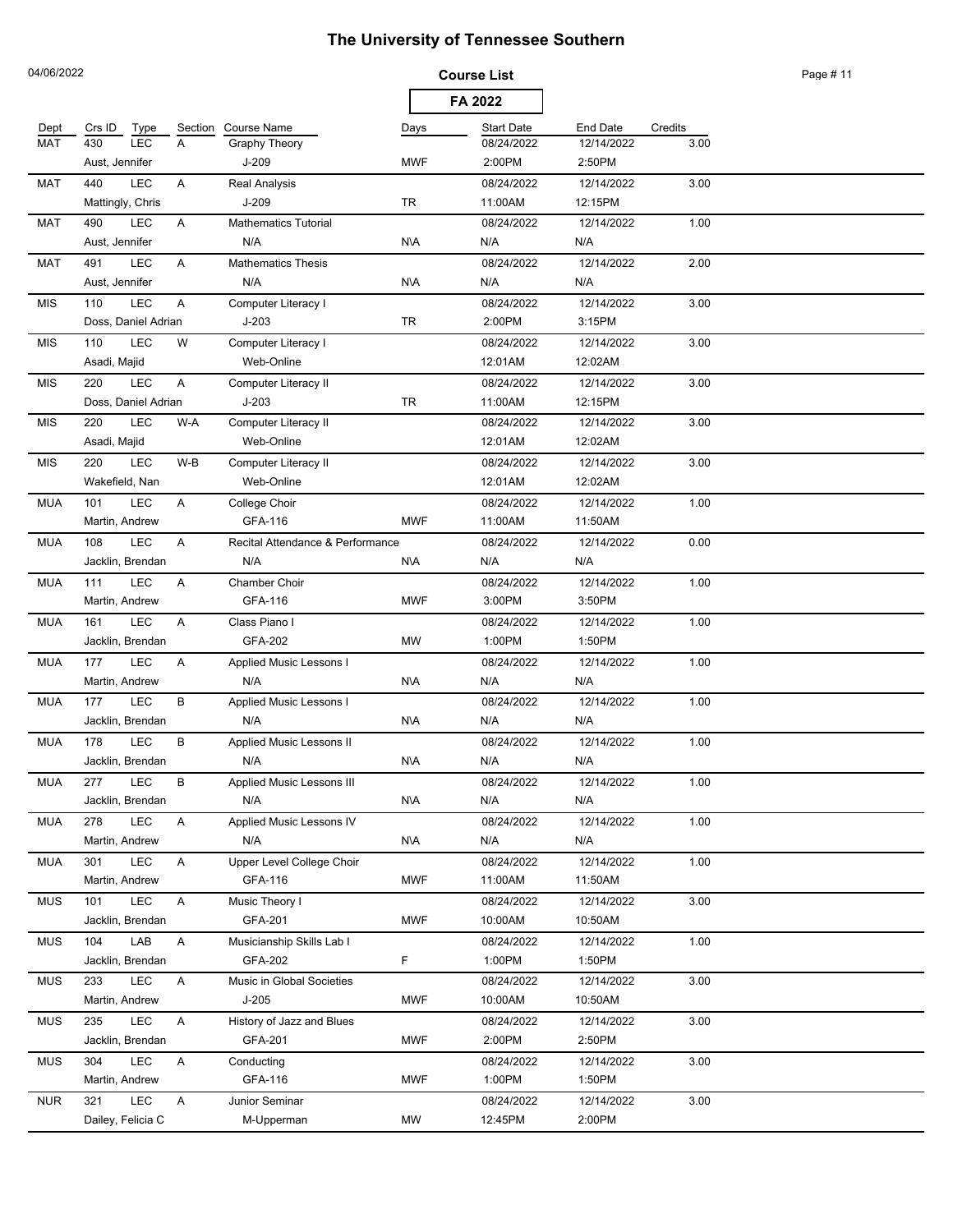| 04/06/2022 |                                        |                                                 |            | <b>Course List</b>   |                       |         | Page #12 |
|------------|----------------------------------------|-------------------------------------------------|------------|----------------------|-----------------------|---------|----------|
|            |                                        |                                                 |            | FA 2022              |                       |         |          |
| Dept       | Crs ID<br>Type<br>Section              | <b>Course Name</b>                              | Days       | <b>Start Date</b>    | End Date              | Credits |          |
| <b>NUR</b> | <b>LEC</b><br>A<br>336                 | Pharmacology II                                 |            | 08/24/2022           | 12/14/2022            | 1.00    |          |
|            | McElhaney, Randi                       | M-201                                           | TR         | 10:30AM              | 11:20AM               |         |          |
| <b>NUR</b> | LEC<br>346<br>Α                        | <b>Health Assessment</b>                        |            | 08/24/2022           | 12/14/2022            | 3.00    |          |
|            | Baker, Gennifer L                      | M-Upperman                                      | т          | 9:00AM               | 10:40AM               |         |          |
| <b>NUR</b> | 346L<br>LAB<br>Α                       | <b>Health Assessment Lab</b>                    |            | 08/24/2022           | 12/14/2022            | 0.00    |          |
|            | Baker, Gennifer L                      | M-208                                           | R          | 9:00AM               | 9:50AM                |         |          |
| <b>NUR</b> | LAB<br>В<br>346L                       | <b>Health Assessment Lab</b>                    |            | 08/24/2022           | 12/14/2022            | 0.00    |          |
|            | Baker, Gennifer L                      | M-208                                           | R          | 11:00AM              | 12:00PM               |         |          |
| <b>NUR</b> | 347C<br><b>CLIN</b><br>Α               | Medical Surgical Nursing II Clinical            |            | 08/24/2022           | 12/14/2022            | 0.00    |          |
|            | N/A                                    | TBD-To Be Determine                             | W          | 6:00AM               | 4:00PM                |         |          |
| <b>NUR</b> | <b>LEC</b><br>347<br>Α                 | <b>Medical Surgical Nursing II</b>              |            | 08/24/2022           | 12/14/2022            | 6.00    |          |
|            | N/A                                    | M-201                                           | TR         | 9:00AM               | 10:15AM               |         |          |
| <b>NUR</b> | LAB<br>347L<br>Α                       | Medical Surgical Nursing II Lab                 |            | 08/24/2022           | 12/14/2022            | 0.00    |          |
|            | Baker, Gennifer L                      | M-208                                           | M          | 9:00AM               | 12:00PM               |         |          |
| <b>NUR</b> | LEC<br>A<br>353                        | <b>Community Health Nursing</b>                 |            | 08/24/2022           | 12/14/2022            | 4.00    |          |
|            | N/A                                    | M-201                                           | т          | 12:20PM              | 2:50PM                |         |          |
| <b>NUR</b> | LEC<br>443<br>Α                        | Nursing Research                                |            | 08/24/2022           | 12/14/2022            | 3.00    |          |
|            | Baker, Gennifer L                      | M-201                                           | R          | 12:20PM              | 2:50PM                |         |          |
| <b>PHE</b> | LEC<br>220<br>Α                        | Introduction to Public Health Education         |            | 08/24/2022           | 12/14/2022            | 3.00    |          |
|            | Ferguson, Karen R                      | M-Upperman                                      | TR         | 2:00PM               | 3:15PM                |         |          |
| PHE        | LEC<br>302<br>Α                        | <b>Environmental Health Issues</b>              |            | 08/24/2022           | 12/14/2022            | 3.00    |          |
|            | Hanes, Shanna                          | A-105                                           | TR         | 11:00AM              | 12:15PM               |         |          |
| <b>PHE</b> | <b>LEC</b><br>A<br>400                 | Human Sexuality                                 |            | 08/24/2022           | 12/14/2022            | 3.00    |          |
|            | Ferguson, Karen R                      | M-Upperman                                      | TR         | 11:00AM              | 12:15PM               |         |          |
| <b>PHE</b> | LEC<br>403<br>Α                        | Principles of Public Health Education           |            | 08/24/2022           | 12/14/2022            | 4.00    |          |
|            | Ferguson, Karen R                      | M-205                                           | TR         | 9:30AM               | 10:45AM               |         |          |
| PHY        | LEC<br>105<br>A                        | Solar System Astronomy                          |            | 08/24/2022           | 12/14/2022            | 4.00    |          |
|            | Badolato, Elizabeth D                  | A-203                                           | <b>MWF</b> | 2:00PM               | 2:50PM                |         |          |
| <b>PHY</b> | LAB<br>105L<br>Α                       | Solar System Astronomy Lab                      |            | 08/24/2022           | 12/14/2022            | 0.00    |          |
|            | Badolato, Elizabeth D                  | A-203                                           | R          | 4:30PM               | 7:30PM                |         |          |
| PHY        | <b>LEC</b><br>241<br>Α                 | General Physics I                               |            | 08/24/2022           | 12/14/2022            | 4.00    |          |
|            | Badolato, Elizabeth D                  | A-203                                           | TR         | 11:00AM              | 12:15PM               |         |          |
| <b>PHY</b> | 241L<br>LAB<br>Α                       | General Physics I Lab                           |            | 08/24/2022           | 12/14/2022            | 0.00    |          |
|            | Badolato, Elizabeth D                  | A-207                                           | T          | 2:00PM               | 5:00PM                |         |          |
| <b>PSY</b> | LEC<br>113<br>Α                        | General Psychology                              |            | 08/24/2022           | 12/14/2022            | 3.00    |          |
|            | Webb, Alicia                           | $J - 211$                                       | <b>MWF</b> | 12:00PM              | 12:50PM               |         |          |
| <b>PSY</b> | LEC<br>113<br>B                        | General Psychology                              |            | 08/24/2022           | 12/14/2022            | 3.00    |          |
|            | Stone, Desiree L                       | $J - 211$                                       | <b>MWF</b> | 1:00PM               | 1:50PM                |         |          |
| <b>PSY</b> | <b>LEC</b><br><b>RHS</b><br>113        | General Psychology                              |            | 08/24/2022           | 12/14/2022            | 3.00    |          |
|            | Rhodes, Stacie M                       | RichH-381                                       | <b>MW</b>  | 9:22AM               | 10:44AM               |         |          |
| <b>PSY</b> | <b>LEC</b><br>$W-S2$<br>113            | General Psychology                              |            | 10/24/2022           | 12/14/2022            | 3.00    |          |
|            | Stone, Desiree L                       | Web-Online                                      |            | 12:01AM              | 12:02AM               |         |          |
|            |                                        |                                                 |            |                      |                       |         |          |
| <b>PSY</b> | <b>LEC</b><br>211<br>Α<br>Webb, Alicia | Developmental Psychology-Lifespan<br>$J-213$    | <b>MWF</b> | 08/24/2022<br>2:00PM | 12/14/2022<br>2:50PM  | 3.00    |          |
| <b>PSY</b> | LEC<br>B<br>211                        | Developmental Psychology-Lifespan               |            | 08/24/2022           | 12/14/2022            | 3.00    |          |
|            | Pruett, William C                      | J-219                                           | TR         | 11:00AM              | 12:15PM               |         |          |
|            | LEC                                    |                                                 |            |                      |                       |         |          |
| <b>PSY</b> | 213<br>Α<br>Wossum-Fisher, Doris       | Foundations of Psychological Sciences<br>J-219  | TR         | 08/24/2022<br>9:30AM | 12/14/2022<br>10:45AM | 3.00    |          |
|            | LEC<br>W                               |                                                 |            |                      |                       |         |          |
| <b>PSY</b> | 308<br>Wossum-Fisher, Doris            | Psychology of Learning & Cognition<br>Web-Teams |            | 08/24/2022<br>8:15PM | 12/14/2022<br>9:30PM  | 3.00    |          |
|            |                                        |                                                 | TR         |                      |                       |         |          |

04/06/2022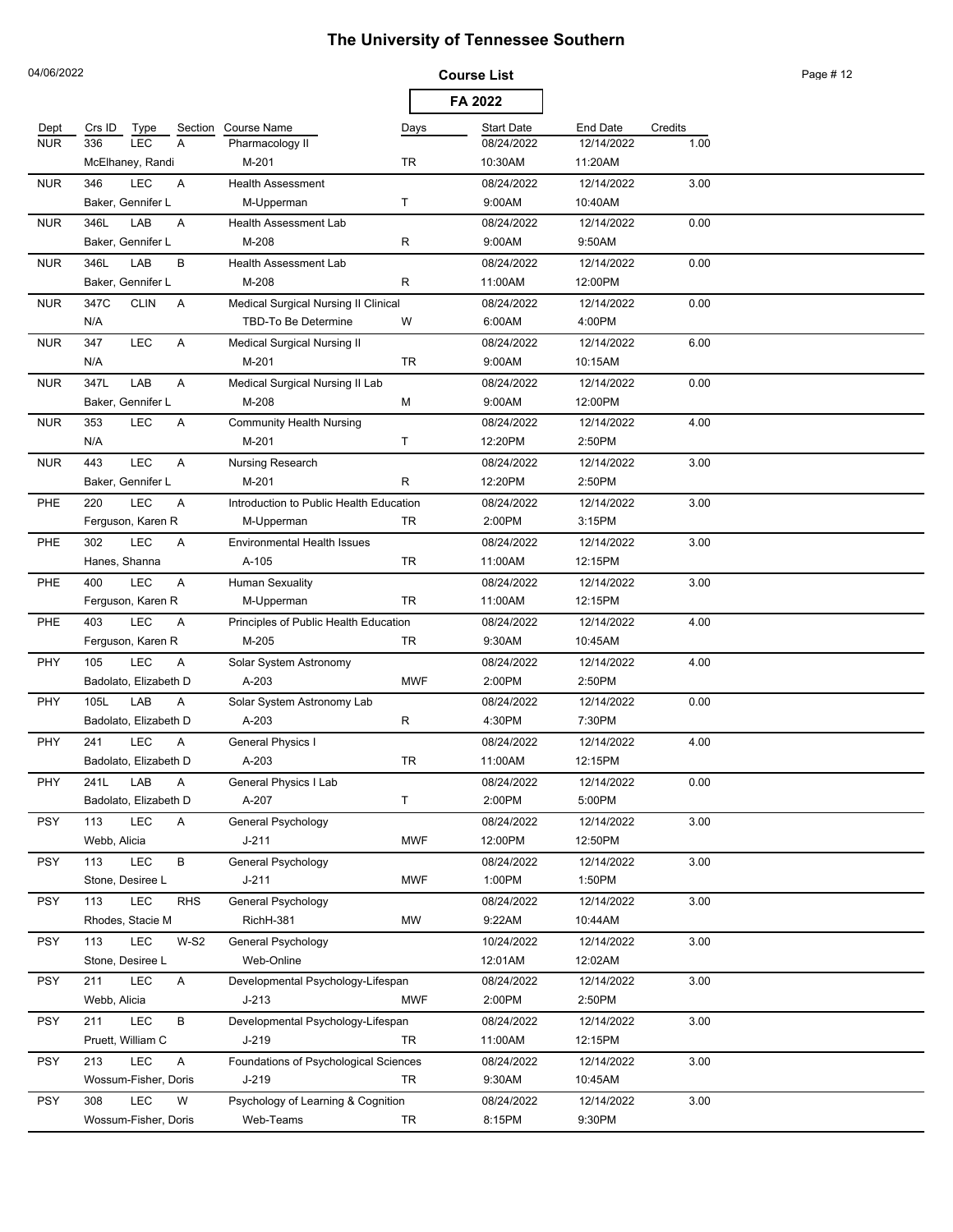| 04/06/2022  |                                     |                                                                 | <b>Course List</b> |                   |                 |         | Page #13 |
|-------------|-------------------------------------|-----------------------------------------------------------------|--------------------|-------------------|-----------------|---------|----------|
|             |                                     |                                                                 |                    | FA 2022           |                 |         |          |
| Dept        | Crs ID<br>Type<br>Section           | <b>Course Name</b>                                              | Days               | <b>Start Date</b> | <b>End Date</b> | Credits |          |
| <b>PSY</b>  | <b>LEC</b><br>W<br>311              | Intervention Methods I                                          |                    | 08/24/2022        | 12/14/2022      | 3.00    |          |
|             | Lancaster, John                     | Web-Teams                                                       | <b>MWF</b>         | 1:00PM            | 1:50PM          |         |          |
| <b>PSY</b>  | LEC<br>W<br>321                     | Theory & Practice of Counseling                                 |                    | 08/24/2022        | 12/14/2022      | 3.00    |          |
|             | Lancaster, John                     | Web-Teams                                                       | <b>MWF</b>         | 12:00PM           | 12:50PM         |         |          |
| <b>PSY</b>  | <b>LEC</b><br>351<br>Α              | Abnormal Psychology                                             |                    | 08/24/2022        | 12/14/2022      | 3.00    |          |
|             | Campbell, Melanie M                 | J-219                                                           | <b>TR</b>          | 12:30PM           | 1:45PM          |         |          |
| <b>PSY</b>  | LEC<br>406<br>Α                     | Disorders of Childhood and Youth                                |                    | 08/24/2022        | 12/14/2022      | 3.00    |          |
|             | Wossum-Fisher, Doris                | $J-215$                                                         | TR                 | 11:00AM           | 12:15PM         |         |          |
| <b>PSY</b>  | 411<br><b>LEC</b><br>Α              | History & Systems of Psychology                                 |                    | 08/24/2022        | 12/14/2022      | 3.00    |          |
|             | Webb, Alicia                        | $J - 211$                                                       | <b>MWF</b>         | 9:00AM            | 9:50AM          |         |          |
| <b>PSY</b>  | <b>LEC</b><br>411<br>DS             | History & Systems of Psychology                                 |                    | 08/24/2022        | 12/14/2022      | 3.00    |          |
|             | Webb, Alicia                        | N/A                                                             | N\A                | N/A               | N/A             |         |          |
| <b>PSY</b>  | <b>LEC</b><br>A<br>415              | Psych Practicum I                                               |                    | 08/24/2022        | 12/14/2022      | 3.00    |          |
|             | Lancaster, John                     | N/A                                                             | N\A                | N/A               | N/A             |         |          |
| <b>PSY</b>  | <b>LEC</b><br>A<br>430              | Senior Seminar (Social Sciences)                                |                    | 08/24/2022        | 12/14/2022      | 3.00    |          |
|             | Webb, Alicia                        | $J-221$                                                         | TR                 | 9:30AM            | 10:45AM         |         |          |
| <b>REL</b>  | <b>LEC</b><br>101<br>Α              | History & Literature of the Hebrew Bible                        |                    | 08/24/2022        | 12/14/2022      | 3.00    |          |
|             | Fisher, Eli                         | $J-205$                                                         | <b>MWF</b>         | 8:00AM            | 8:50AM          |         |          |
| REL         | <b>LEC</b><br>102<br>Α              | History & Literature of the New Testament                       |                    | 08/24/2022        | 12/14/2022      | 3.00    |          |
|             | Holland, Drew S                     | J-211                                                           | TR                 | 12:30PM           | 1:45PM          |         |          |
| REL         | <b>LEC</b><br>W<br>102              | History & Literature of the New Testament                       |                    | 08/24/2022        | 12/14/2022      | 3.00    |          |
|             | Fisher, Eli                         | Web-Teams                                                       | TR                 | 11:00AM           | 12:15PM         |         |          |
| REL         | <b>LEC</b><br>201<br>Α              | <b>World Religions</b>                                          |                    | 08/24/2022        | 12/14/2022      | 3.00    |          |
|             | Fisher, Eli                         | $J-205$                                                         | <b>MWF</b>         | 9:00AM            | 9:50AM          |         |          |
| REL         | <b>LEC</b><br>241<br>Α              | Introduction to Philosophy                                      |                    | 08/24/2022        | 12/14/2022      | 3.00    |          |
|             | Holland, Drew S                     | $J-213$                                                         | TR                 | 8:00AM            | 9:15AM          |         |          |
| REL         | LEC<br>В<br>241                     | Introduction to Philosophy                                      |                    | 08/24/2022        | 12/14/2022      | 3.00    |          |
|             | Holland, Drew S                     | $J-223$                                                         | TR                 | 9:30AM            | 10:45AM         |         |          |
| REL         | W<br><b>LEC</b><br>241              | Introduction to Philosophy                                      |                    | 08/24/2022        | 12/14/2022      | 3.00    |          |
|             | Fisher, Eli                         | Web-Online                                                      |                    | 12:01AM           | 12:02AM         |         |          |
| <b>REL</b>  | <b>LEC</b><br>399<br>Α              | <b>Bioethics</b>                                                |                    | 08/24/2022        | 12/14/2022      | 3.00    |          |
|             | Holland, Drew S                     | $J-205$                                                         | TR                 | 2:00PM            | 3:15PM          |         |          |
| SOC         | LEC<br>S1<br>211                    | Principles of Sociology                                         |                    | 08/24/2022        | 10/18/2022      | 3.00    |          |
|             | Hill, Sharon Denise                 | $J-225$                                                         | <b>MW</b>          | 8:15PM            | 9:30PM          |         |          |
| SOW         | LEC<br>W<br>201                     | Introduction to Human Services & Counseling                     |                    | 08/24/2022        | 12/14/2022      | 3.00    |          |
|             | Lancaster, John                     | Web-Teams                                                       | <b>MWF</b>         | 10:00AM           | 10:50AM         |         |          |
| SOW         | <b>LEC</b><br>S <sub>2</sub><br>360 | <b>Multicultural Education</b>                                  |                    | 10/24/2022        | 12/14/2022      | 3.00    |          |
|             | Trice, Valerie M                    | $J-225$                                                         | <b>MW</b>          | 5:30PM            | 8:00PM          |         |          |
| <b>SPED</b> | <b>LEC</b><br>S <sub>1</sub><br>403 | Collaboration Skills/Resources for Effective Interver06024/2022 |                    |                   | 10/17/2022      | 3.00    |          |
|             | Paul, Catherine Claire              | $J-225$                                                         | <b>MW</b>          | 4:00PM            | 5:15PM          |         |          |
| <b>SPM</b>  | <b>LEC</b><br>150<br>Α              | Introduction to Sport Management                                |                    | 08/24/2022        | 12/14/2022      | 3.00    |          |
|             | Wharam, Franklin Doug               | $J-205$                                                         | TR                 | 9:30AM            | 10:45AM         |         |          |
| <b>SPM</b>  | <b>LEC</b><br>310<br>Α              | Sport Communication                                             |                    | 08/24/2022        | 12/14/2022      | 3.00    |          |
|             | Smith, Gene                         | $J-223$                                                         | <b>MWF</b>         | 9:00AM            | 9:50AM          |         |          |
| <b>SPM</b>  | 320<br><b>LEC</b><br>Α              | Sport Governance & Leadership                                   |                    | 08/24/2022        | 12/14/2022      | 3.00    |          |
|             | Smith, Gene                         | J-225                                                           | <b>MWF</b>         | 12:00PM           | 12:50PM         |         |          |
| <b>SPM</b>  | <b>LEC</b><br>400<br>Α              | Finance of Sport                                                |                    | 08/24/2022        | 12/14/2022      | 3.00    |          |
|             | Smith, Gene                         | $J-225$                                                         | <b>MWF</b>         | 1:00PM            | 1:50PM          |         |          |
| <b>SPM</b>  | <b>LEC</b><br>405<br>A              | Sport Sales & Revenue Generation Principles                     |                    | 08/24/2022        | 12/14/2022      | 3.00    |          |
|             | Smith, Gene                         | $J-223$                                                         | <b>MWF</b>         | 10:00AM           | 10:50AM         |         |          |